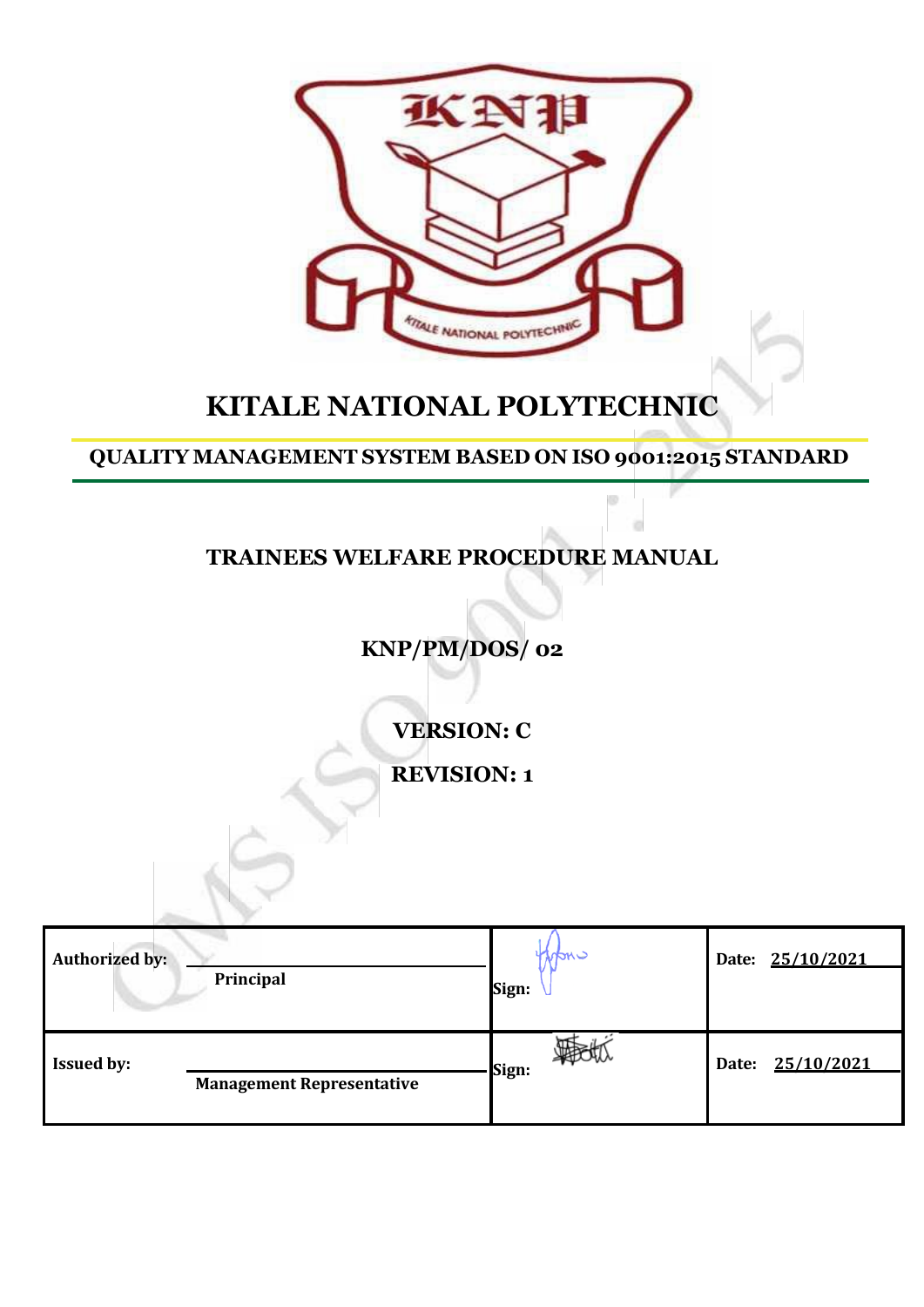

# **TABLE OF CONTENTS**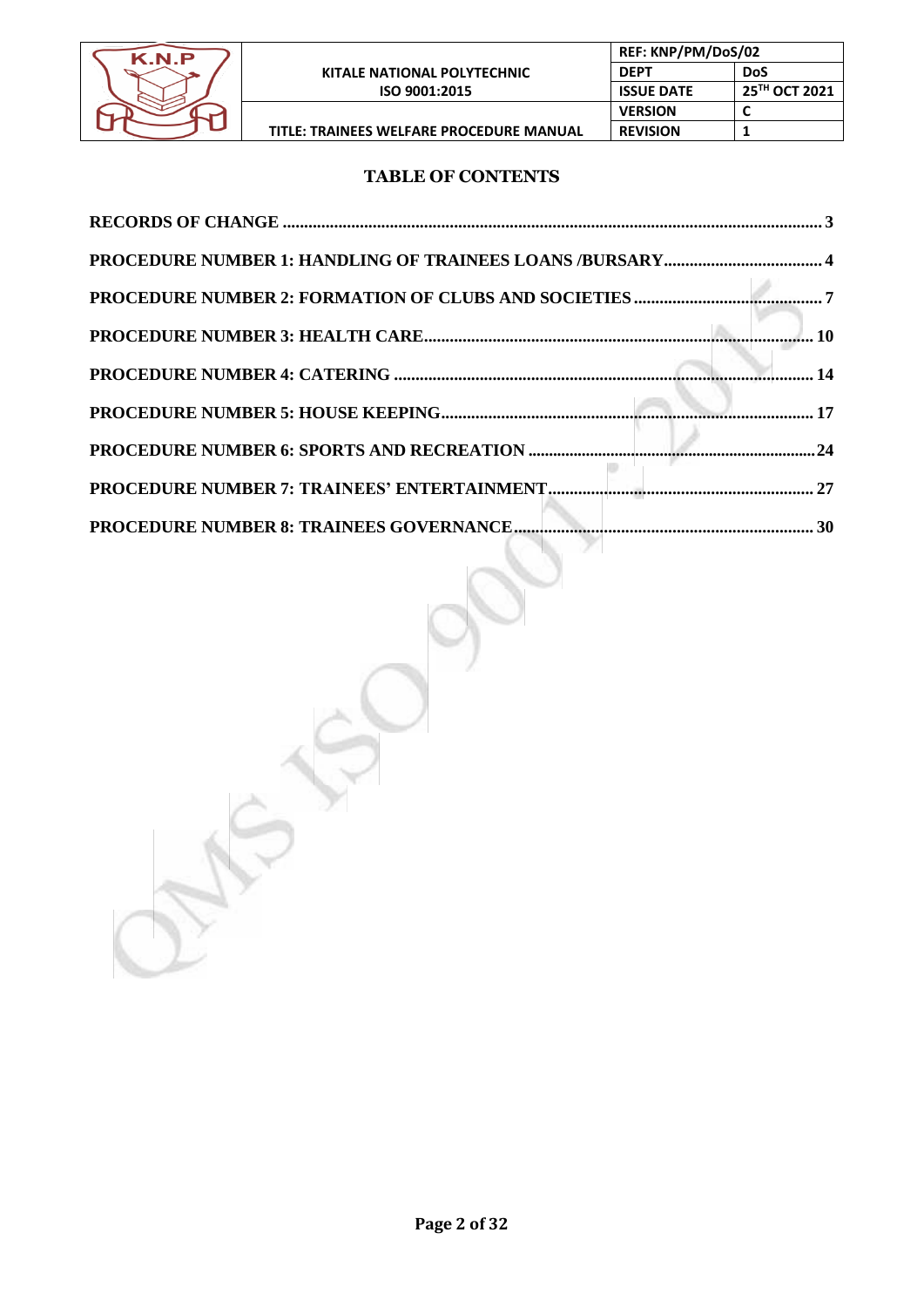

| REF: KNP/PM/DoS/02 |               |
|--------------------|---------------|
| <b>DEPT</b>        | <b>DoS</b>    |
| <b>ISSUE DATE</b>  | 25TH OCT 2021 |
| <b>VERSION</b>     |               |
| <b>REVISION</b>    |               |
|                    |               |

# **RECORDS OF CHANGE**

| No. | <b>DETAILS OF CHANGE</b> | <b>DATE</b> |
|-----|--------------------------|-------------|
|     |                          |             |
|     |                          |             |
|     |                          |             |
|     |                          |             |
|     |                          |             |
|     |                          |             |
|     |                          |             |
|     |                          |             |
|     |                          |             |
|     |                          | o           |
|     |                          |             |
|     |                          |             |
|     |                          |             |
|     |                          |             |
|     |                          |             |
|     |                          |             |
|     |                          |             |
|     |                          |             |
|     | ÷                        |             |
|     |                          |             |
|     |                          |             |
|     |                          |             |
|     |                          |             |
|     |                          |             |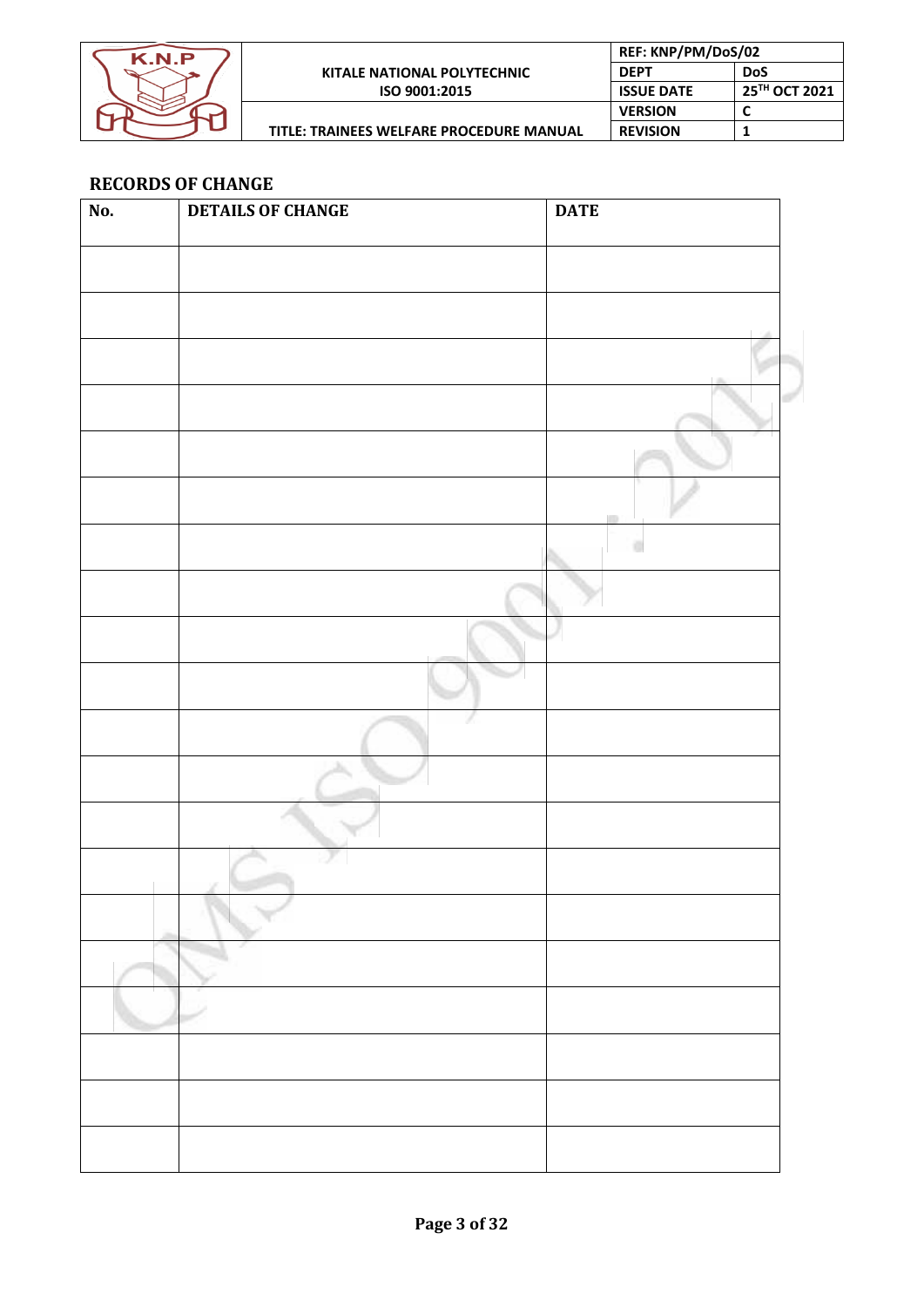

# **PROCEDURE NUMBER 1: HANDLING OF TRAINEES LOANS /BURSARY**

# **1.0 GENERAL INFORMATION**

# **1.1 PURPOSE**

The purpose of this procedure is to ensure effective and efficient handling of students loans and Bursaries to trainees

# **1.2 SCOPE**

This procedure applies to all activities on dissemination of information on HELB loans and Bursaries to trainees in Kitale National Polytechnic

# **1.3 REFERENCES**

- a) Current Guidelines from MoEST on bursary disbursement
- b) Guidelines from HELB.
- c) KNP bursary policy

# **1.4 TERMS DEFINITIONS**

- a) TVET: Technical and Vocational Education and Training
- b) GOK: Government of Kenya
- c) KNP: KITALE NATIONAL POLYTECHNIC
- d) CDTVET County Director of TVET
- e) H.O.D-Head of Department
- f) G.C GOVERNING COUNCIL
- g) M.O.E.S.T- Ministry of Education Science and Technology
- h) ASAL-Arid and Semi-arid land
- i) K.C.S.E- Kenya Certificate of Secondary Education
- j) KESSP- Kenya Education Sector Support Programme
- k) HELB- Higher Education Loans Board
- l) CDF- Constituency Development Fund.

# **1.5 PRINCIPAL RESPONSIBILITY**

The dean of trainees shall be responsible for ensuring that this procedure is followed.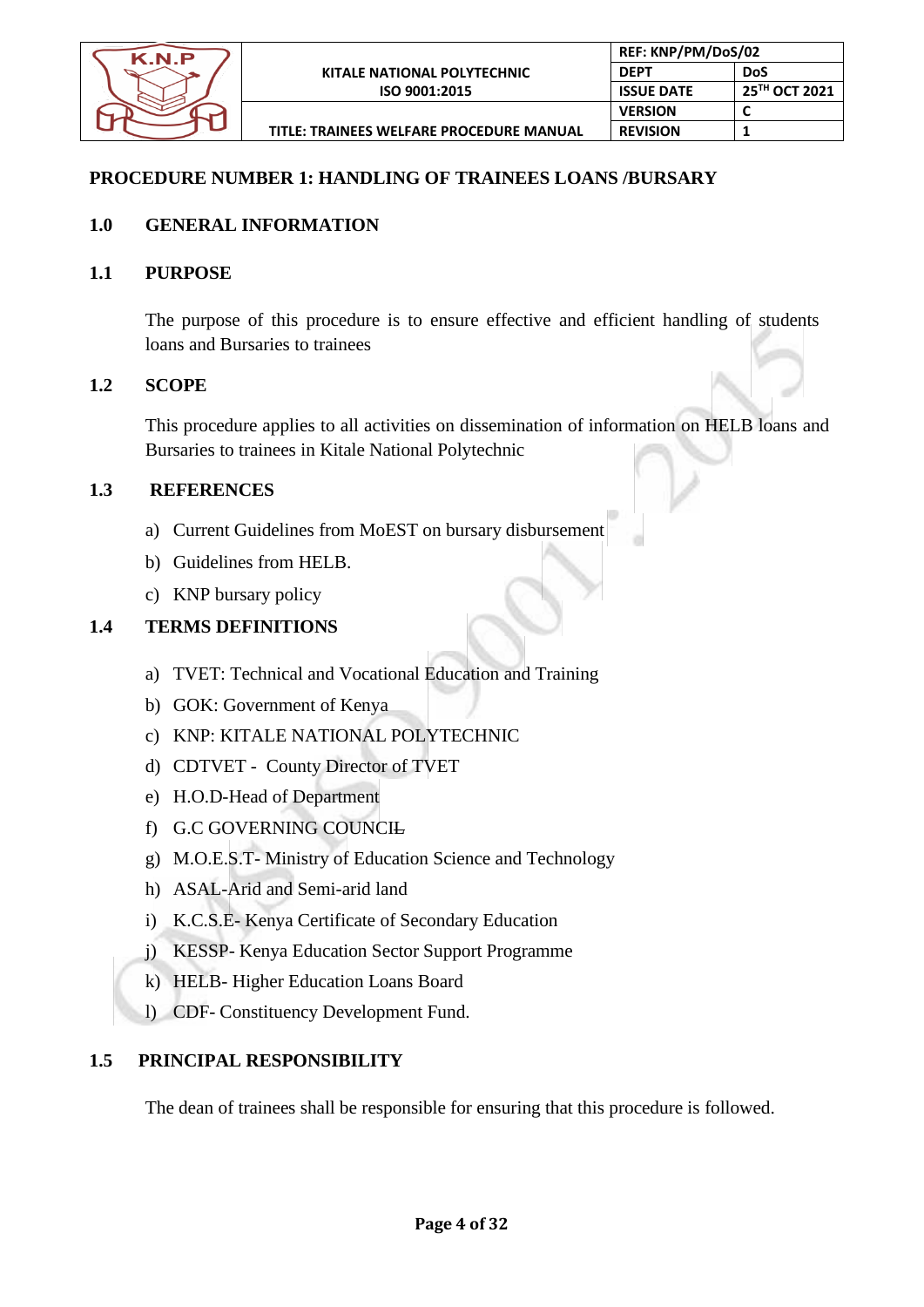

# **1.6 INTERFACES/INTERACTIONS**

- a) Academic H.O.DS -Review of the list of beneficiaries
- b) Registrar's office update the fees records trainee
- c) Finance- for receipting

# **1.7 PERFORMANCE TARGET**

The performance shall be measured through the overall performance of the Department basing on;

| PERFORMANCE TARGET                    | MONITORING AND MEASUREMENT                       |
|---------------------------------------|--------------------------------------------------|
|                                       | Review complains, applications and approvals     |
| Fairness                              | against the terms and conditions                 |
| Application made and completed within | Compare the past applicants list and the current |
| <b>HELB</b> time lines                |                                                  |

# **1.8 RESOURCES**

The resources to be used in the process are listed below:-

- a) Computers
- b) Personnel

# **1.9 INPUTS AND OUTPUTS**

| <b>INPUTS</b>              | <b>OUTPUTS</b>         |
|----------------------------|------------------------|
| Computer                   | Approved applications  |
| Internet                   | Lists of beneficiaries |
| Applicants                 | Communication          |
| Notification from sponsors | cheque                 |
| Stationery                 |                        |
| Fund                       |                        |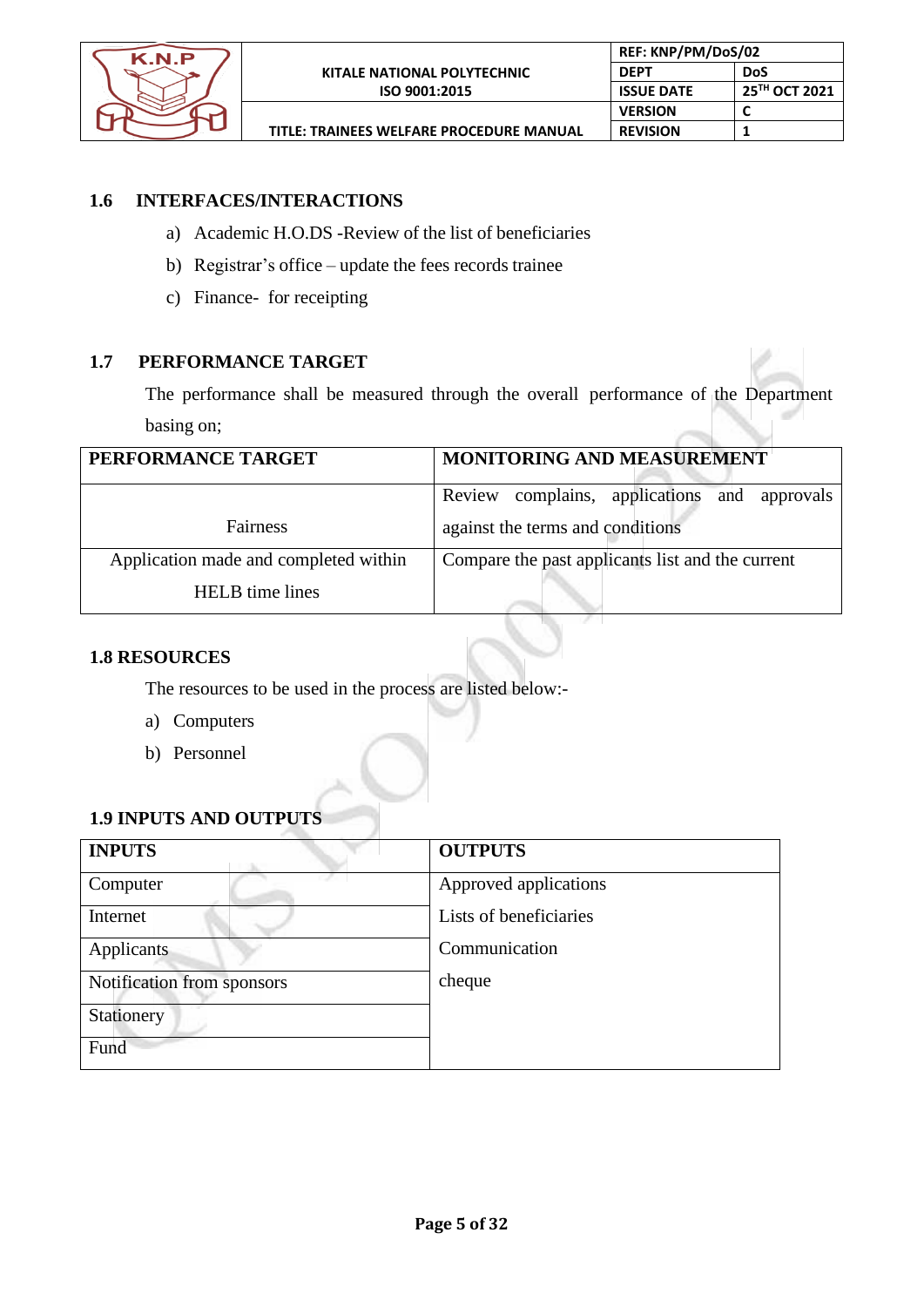

**REF: KNP/PM/DoS/02**

# **2.0 METHOD**

- 2.1 This procedure shall begin when the dean of trainees receives information on the advertisement of bursary/ loans from the Government through the Principal. The dean shall write a memo within two days, to all trainees and staff informing the trainees to apply.
- 2.2 After applying the trainees shall submit to HUDUMA Centre for submission to HELB headquarters.
- 2.3 The registry shall verify names upon receipt of communication from HELB desk.
- 2.4 The dean shall inform successful applicants through the internal communication procedure, within two days, of receipt of successful applicants.
- 2.5 This procedure shall be deemed complete upon the successful candidates being issued with receipts by the account's office.

# **3.1 LIST OF APPLICABLE RECORDS/ REPORTS**

- a) List of applicants
- b) List of beneficiaries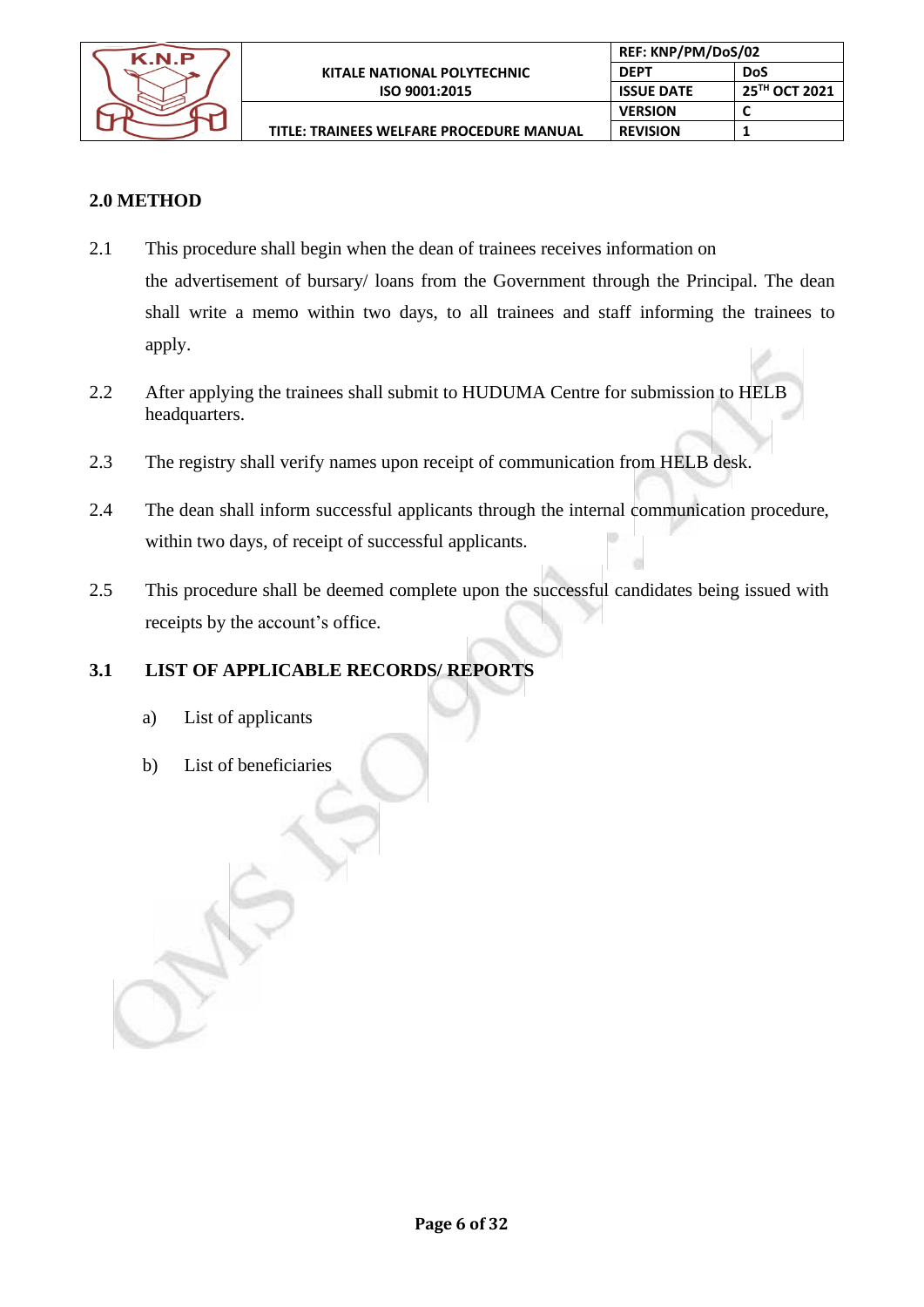

# **PROCEDURE NUMBER 2: FORMATION OF CLUBS AND SOCIETIES 1.0 GENERAL INFORMATION**

# **1.1 PURPOSE**

The purpose of this procedure is to ensure that the formation of all clubs and societies is done effectively and efficiently.

# **1.2 SCOPE**

The procedure applies to all formation of clubs and societies of KNP

# **1.3 REFERENCES**

a) KNP rules and regulations

# **1.4 TERMS DEFINITION**

KNP- Kitale National Polytechnic

# **1.5 PRINCIPAL RESPONSIBILITY**

The dean of trainees shall be responsible for ensuring that the procedure is followed.

# **1.6 INTERFACES/INTERACTIONS**

- a) Patrons for approval of clubs and societies constitution
- b) Administration for consultation

# **1.7 PERFORMANCE TARGET**

The performance shall be measured through the overall performance of the Department basing on;

| PERFORMANCE TARGET                      | MONITORING AND MEASUREMENT                                             |
|-----------------------------------------|------------------------------------------------------------------------|
| Formed clubs and societies are active   | Reviewing registered clubs and societies and<br>evidence of operation. |
| Only acceptable clubs and societies are | Review the list of clubs and societies against the                     |
| formed                                  | applicable regulation. (rules & regulations                            |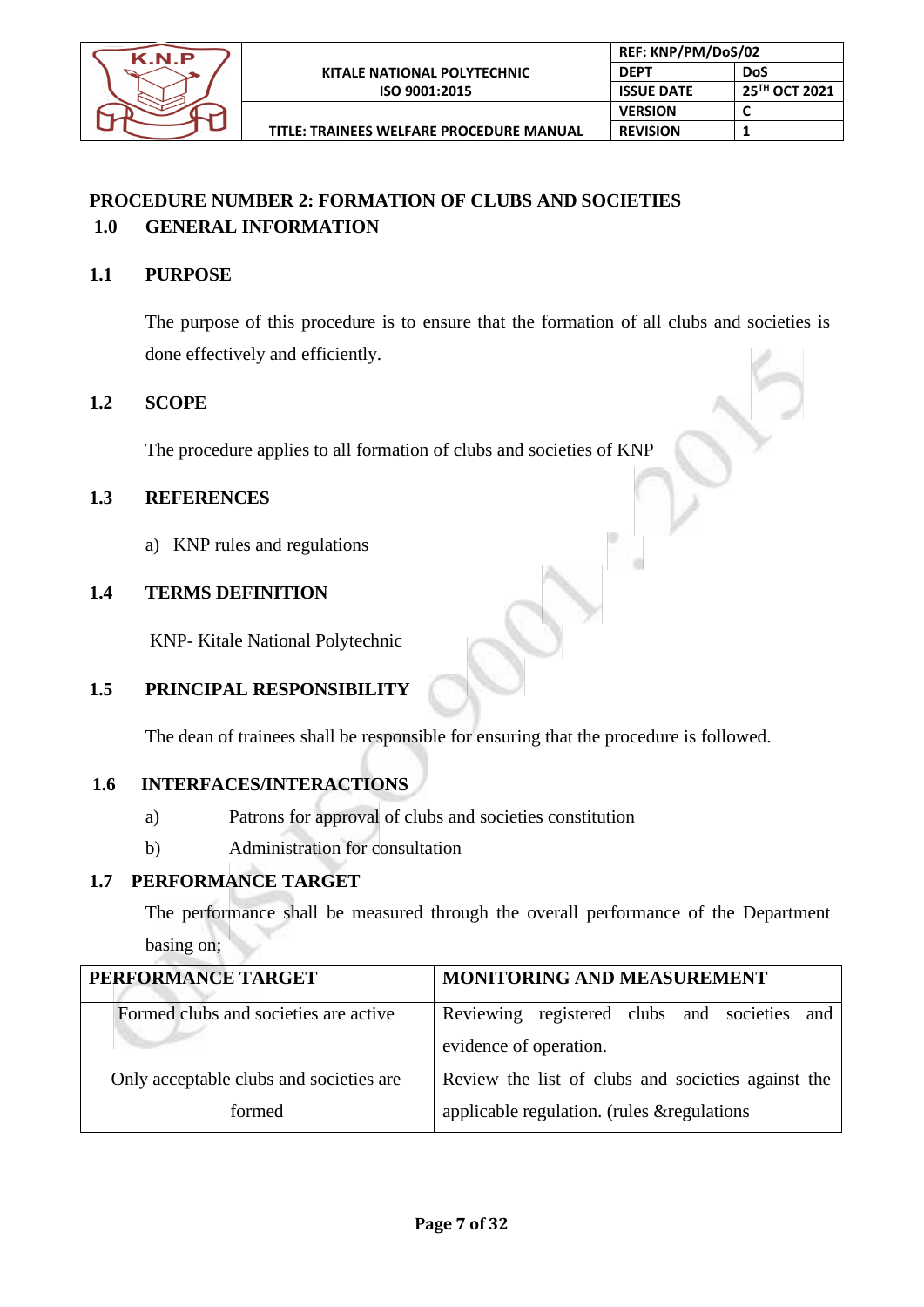

 $\frac{1}{2}$ 

# **1.7 RESOURCES**

The resources to be used in the process are listed below:-

a) personnel

# **1.8 INPUTS (must)AND OUTPUTS**

| <b>INPUTS</b> | <b>OUTPUTS</b> (quality not a concern) |
|---------------|----------------------------------------|
| Files         | List of approved clubs $\&$ societies  |
| Back ups      | Disciplined trainees                   |
| Application   |                                        |
|               |                                        |
|               |                                        |

# **2.0 METHOD**

- 2.1 The procedure shall start with the promoters of the club/society applying to the dean of student for registration. The application letter shall include the following.
	- a) Name of the club/society
	- b) Vision, mission and objectives of the club/society
	- c) Constitution of the club/society
	- d) Patron of the club/society
	- e) Club officials (interim)
- 2.2 The dean within a month after studying the constitution and objectives of the club/society shall write to the promoter explaining whether registration has been approved or not approved.
- 2.3 If not approved the dean shall advice the promoter of the reasons and how to pursue the same objectives.
- 2.4 If approved the dean of trainees shall issue a registration number and certificate to the club and communicate the same to the club patron as per internal communications procedure in the operations procedures manual KNP/PM/MR/09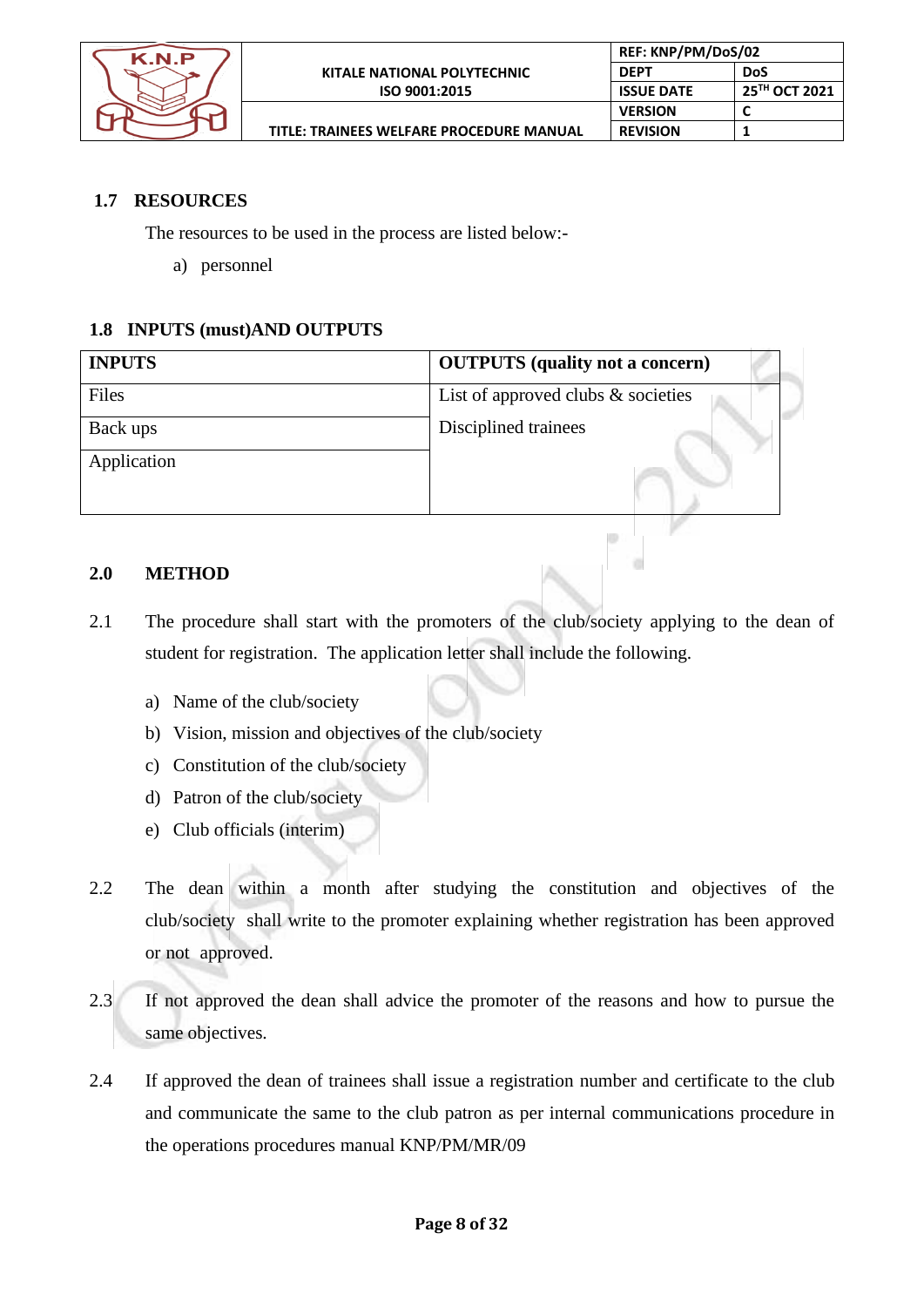

ö

2.5 The procedure shall be deemed complete when the club/societies receive the certificate of registration

# **3.0 LIST OF APPLICABLE RECORDS/REPORTS**

- a) Copy of club or society constitution
- b) Copy of certificate of registration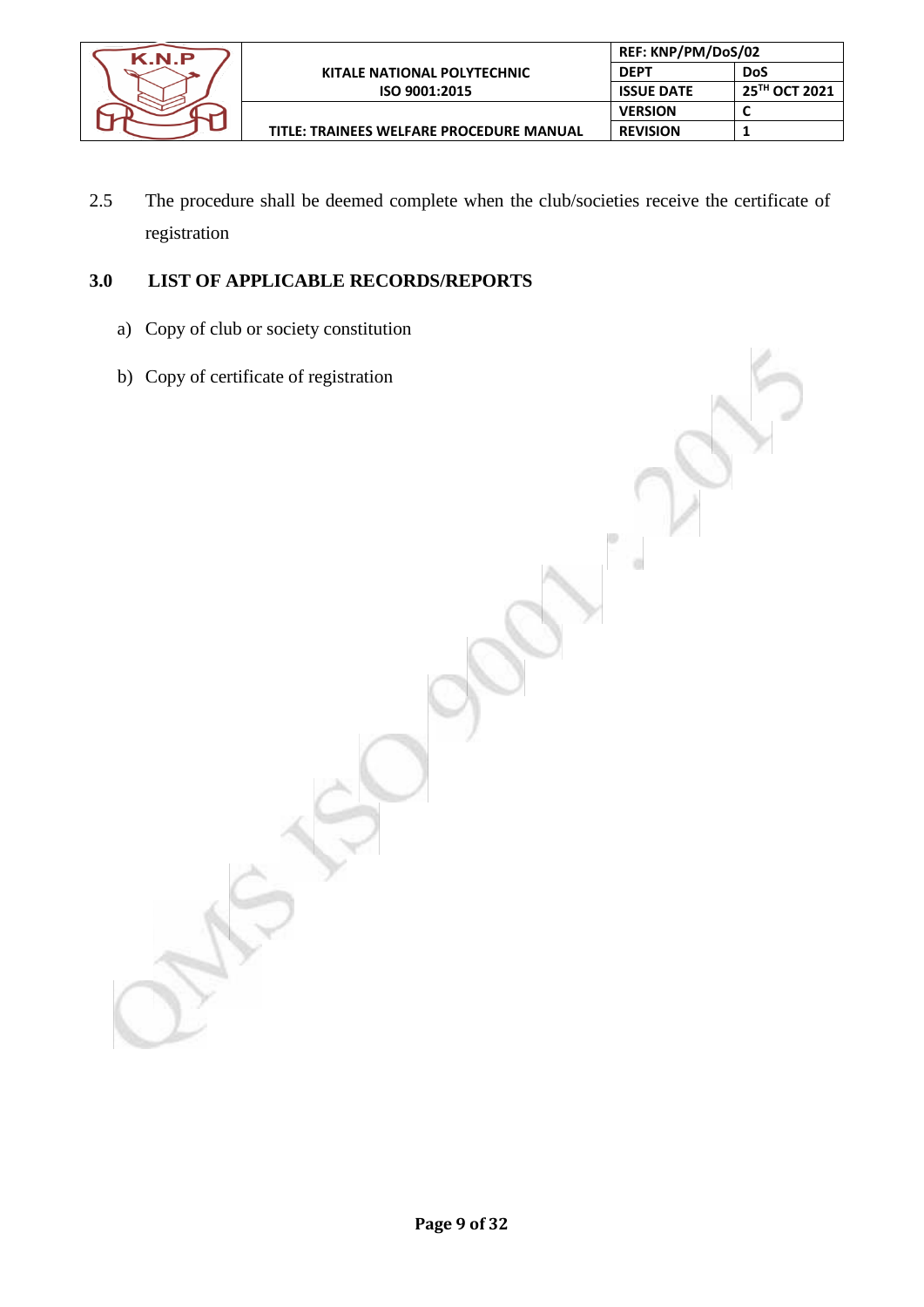

ö

# **PROCEDURE NUMBER: 3. HEALTH CARE**

# **1.0 GENERAL INFORMATION**

#### **1.1 PURPOSE**

The purpose of this procedure is to ensure that the students receive health care in an effective and transparent way.

#### **1.2 SCOPE**

This procedure applies student's health care within the Polytechnic.

# **1.3 REFERENCES**

- a) Current Medical Ethics manual from the Ministry of Health
- b) Current Counselling Ethics from KCA

# **1.4 TERMS DEFINITION**

- a) KCA-Kenya Counselling Association
- b) DOS-Dean of Students
- c) P.O-Procurement Officer
- d) COVID-19 Corona virus 2019.

# **1.5 PRINCIPAL RESPONSIBILITY**

The Polytechnic nurse shall ensure adherence to this procedure

#### **1.6 INTERFACES/INTERACTIONS**

- a) Procurement for supply of heath care materials and equipment
- b) Deputy principal for signing of transport wok ticket
- c) Finance for payment of suppliers and medical consultancy
- d) D.O.S for consultations and advise

# **1.7 PERFORMANCE TARGET**

The performance shall be measured through the overall performance of the Department basing on;

| PERFORMANCE TARGET                   | <b>MONITORING AND MEASUREMENT</b> |
|--------------------------------------|-----------------------------------|
| Timely attendance to emergency cases | Review of record book             |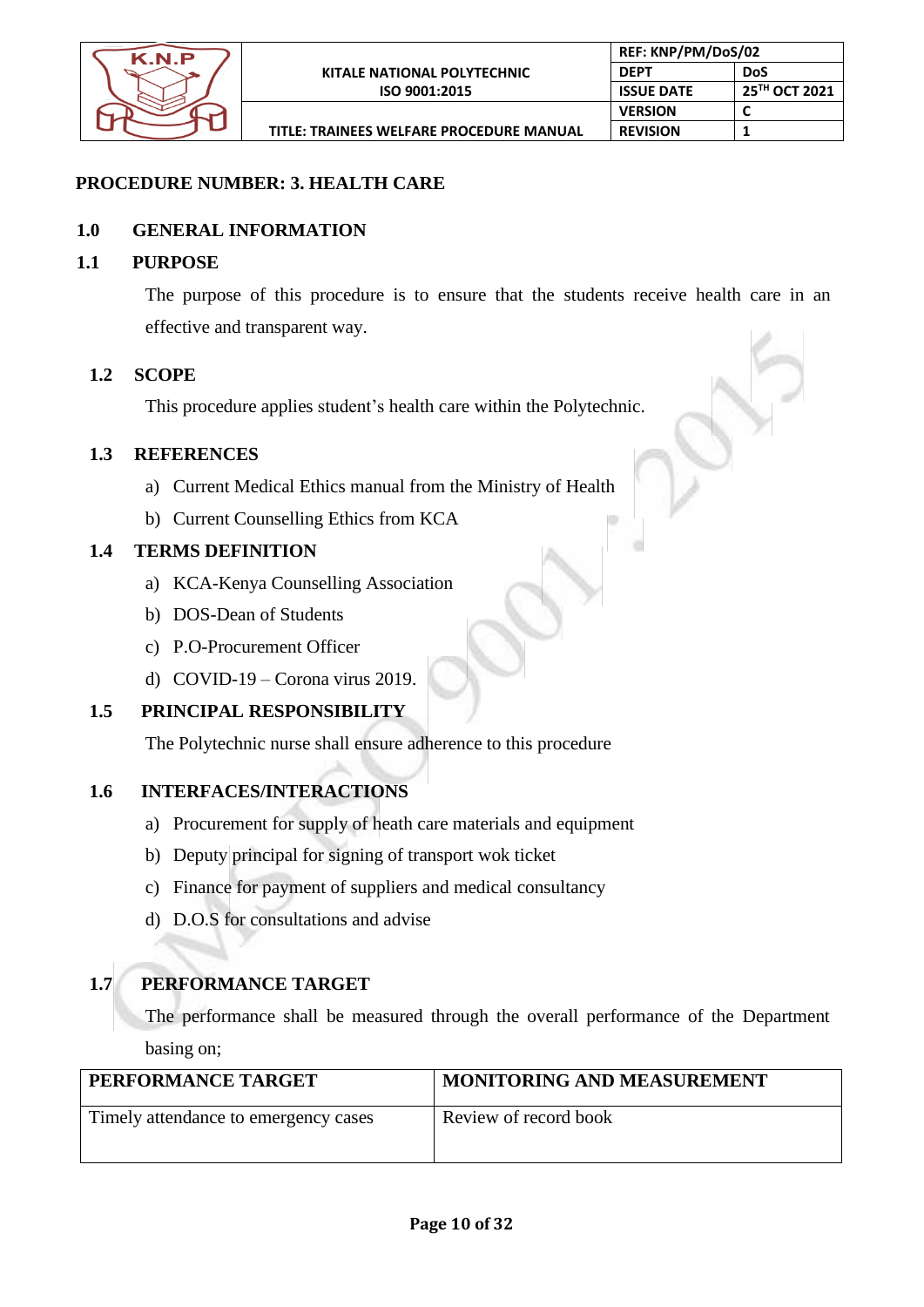

**TITLE: TRAINEES WELFARE PROCEDURE MANUAL**

Timely medical therapy Review of record book

**REF: KNP/PM/DoS/02 DEPT DoS**

**REVISION 1**

**VERSION** 

ö

**ISSUE DATE 25<sup>TH</sup> OCT 2021**<br>**VERSION C** 

# **1.8 RESOURCES**

The resources to be used in the process are listed below: -

- a) personnel
- b) finance
- c) transport
- d) infrastructure

# **1.9 INPUTS AND OUTPUTS**

| <b>INPUTS</b>     | <b>OUTPUTS</b>          |  |
|-------------------|-------------------------|--|
| Drugs             | <b>Healthy students</b> |  |
| Medical equipment | communications          |  |
| Trainee           | Referral reports        |  |

#### **2.0 METHOD**

- 2.1 Health care within the Polytechnic is in different categories
	- a) Routine health care
	- b) Special care e.g., asthmatic, ulcers, HIV, blood pressure
	- c) Emergency cases
	- d) Medical therapy

# **2.2 Routine health care**

- 2.2.1 This activity shall start with a sick student presenting himself/herself to the dispensary.
- 2.2.2 The nurse shall ensure that he/she enters the details of the students in the clinical register
- 2.2.3 The nurse shall listen to the complaints, take observations i.e., temperature, pulse rate and blood pressure as necessary
- 2.2.4 The nurse shall then make a diagnosis based on:
	- a) Clinical signs
	- b) History of illnesses
	- c) Symptoms
	- d) Clinical observations
- *2.2.5* In the event of laboratory examination requirements, the nurse shall refer the student for the laboratory examination by issuing a lab request form.
- 2.2.6 In the event that no laboratory examination is required, the nurse shall treat as appropriate.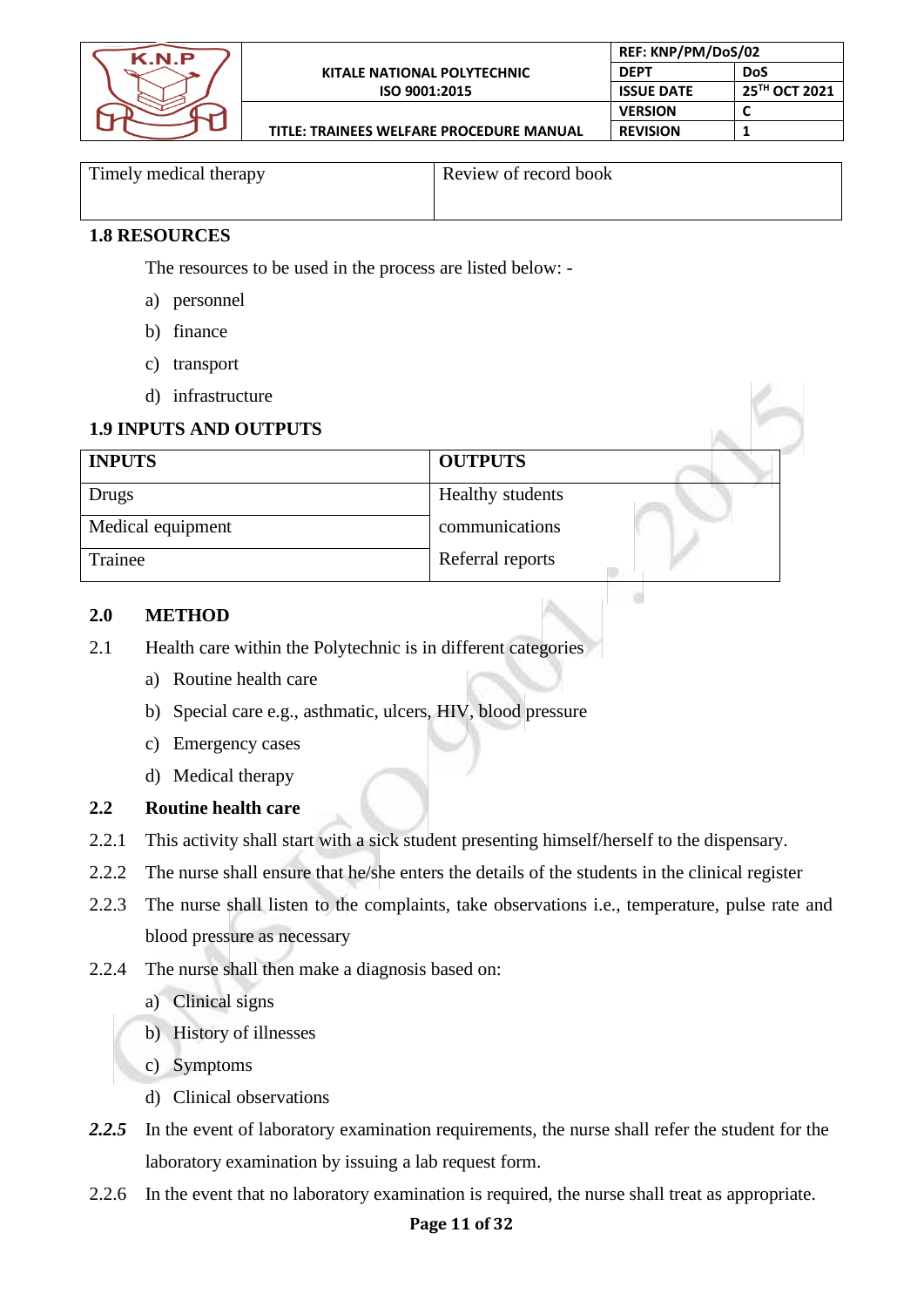

- 2.2.7 Upon the student in 2.4.5 above presenting the lab results, the student shall also be treated as appropriate and if need be, for referral, the nurse shall refer him/her to the district hospital for further treatment.
- 2.2.8 In case of hospital admission, the nurse shall inform the dean of students and the activity shall be deemed complete.

# **2.3 Emergency cases**

- 2.3.1 This activity shall start upon an emergent of a medical emergency case.
- 2.4.2 The nurse shall proceed as per the following work instruction
	- a) Clear the air way
	- b) Control bleeding where applicable
	- c) For a fracture, immobilize immediately
	- d) Relieve pain
	- e) Refer, if necessary, as per 2.2.8 above to the end and this activity shall be deemed complete

# **2.5 Medical therapy**

- 2.5.1 This procedure shall start with the nurse accessing the students as per the criteria in 2.2.4.
- 2.5.2 In the event that the nurse discovers that the student needs guidance and counselling, they shall be referred to the guidance and counseling coordinator for assistance.
- 2.5.3 This procedure shall be deemed complete when the student recovers, reviews done and reports on the same maintained by the nurse.

# **2.6 VCT Service**

- 2.6.1 This procedure shall start with the nurse proposing the date of providing VCT two consecutive days in a term as per the schedule of term activities of the Dean of students' office.
- 2.6.2 Upon determining the date, the nurse shall prepare and present a budget to the principal to facilitate the proposed VCT services.
- 2.6.3 Upon approval of the budget the nurse shall make a written request for HTC counsellors to VCT service providers two weeks before the proposed date.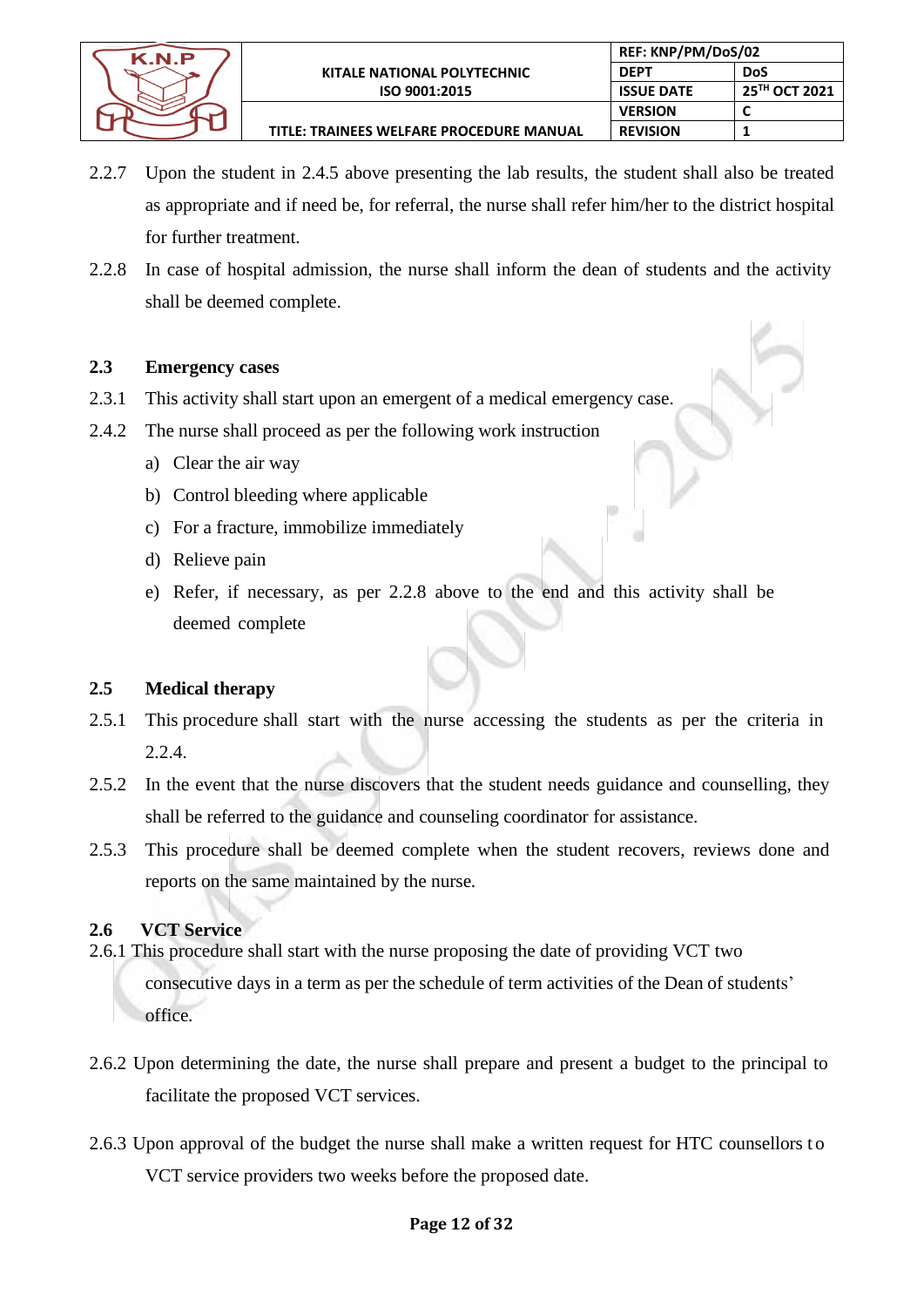

- 2.6.4 The Dean of students shall raise an internal memo to notify the KNP students and staff of the date and venue for free VCT services.
- 2.6.5 On the activity day, individual students and staff shall voluntarily present themselves to the HTC counsellors for counselling and testing where confidentiality shall be observed.
- 2.6.6 The procedure shall be deemed complete when the HTC counsellors submit data on their findings to the nurse and then for onward transmission to the Principal.

# **3.1 LIST OF APPLICABLE RECORDS AND REPORTS**

- a) Lab request
- b) Clinical register
- c) Referrals
- d) Requisitions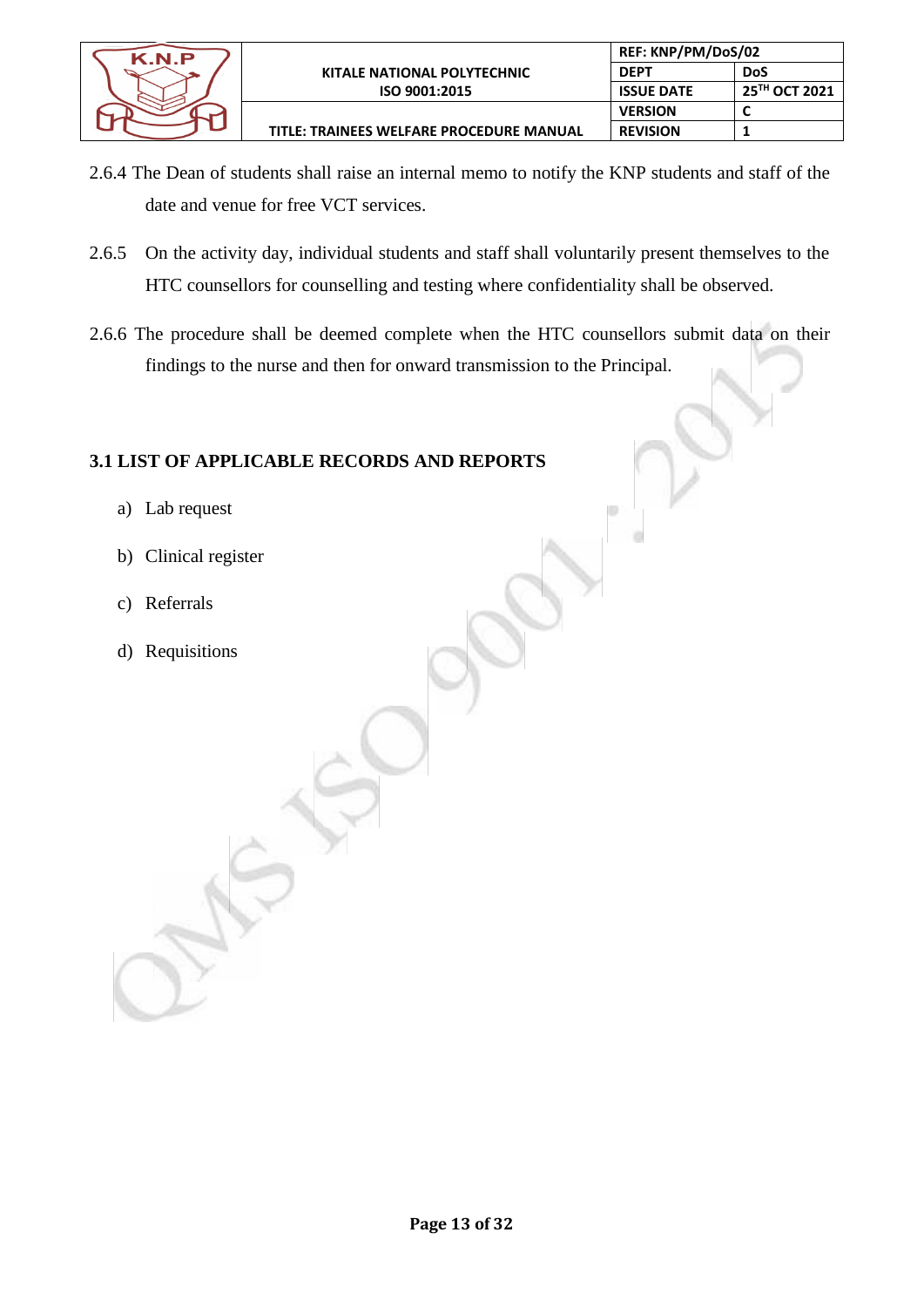

# **PROCEDURE NUMBER 4: CATERING**

# **1.0 GENERAL INFORMATION**

#### **1.1 PURPOSE**

The purpose of this procedure is to ensure effectiveness, efficiency and timeliness in catering services.

#### **1.2 SCOPE**

This procedure applies to all activities of catering within the Polytechnic

# **1.3 REFERENCE**

KNP Menu

# **1.4 TERMS DEFINITONS**

a) P.O- Procurement Officer

# **1.5 PRINCIPAL RESPONSIBILITY**

The cateress shall ensure adherence to this procedure

# **1.6 INTERFACES/INTERACTIONS**

- a) Procurement for supply of food stuffs
- b) Finance- for payment of suppliers and workers.
- c) Principal- for budget approval
- d) Human resource- for personnel

# **1.7 PERFORMANCE TARGET**

The performance shall be measured through the overall performance of the Department basing on;

| PERFORMANCE TARGET  | <b>MONITORING AND MEASUREMENT</b>           |
|---------------------|---------------------------------------------|
| Timely food service | • Observe adherence to the Polytechnic time |
|                     | table.                                      |
|                     | • Review of Customer feedback.              |
| Fairness in service | <b>Observation</b>                          |
|                     | Review of Customer feedback.<br>$\bullet$   |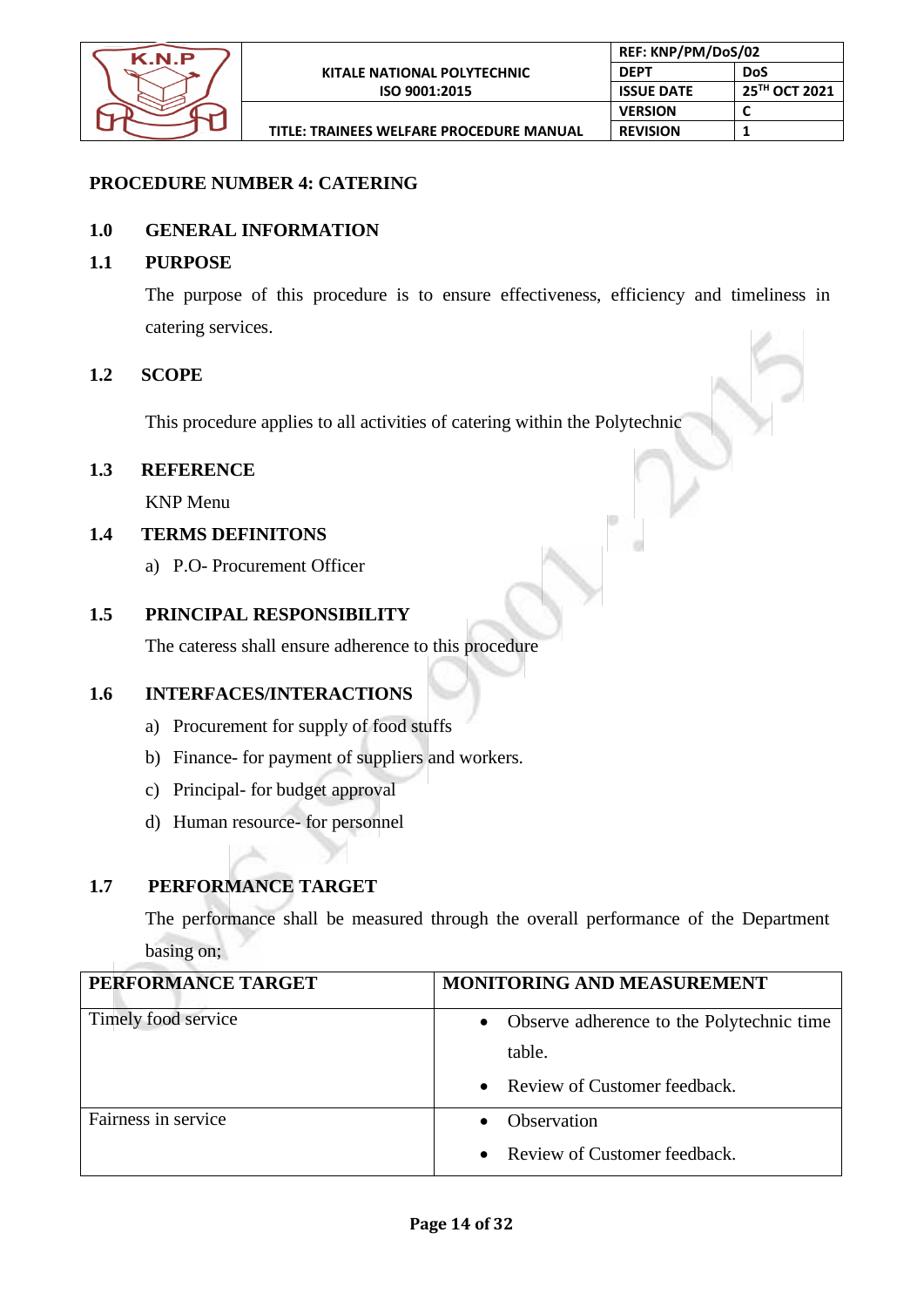

 $\qquad \qquad \qquad \qquad \qquad$ 

 $\circ$ 

| Offering balanced diet meals in the        | Observe adherence to the institution standard menu |
|--------------------------------------------|----------------------------------------------------|
| Polytechnic                                |                                                    |
| Hygiene and cleanliness in the kitchen and | Analysis of feedback tool and physical observation |
| dining hall                                |                                                    |
| Total adherence to the menu.               | Review of suppliers records of supplies and        |
|                                            | prepared meals against the menu.                   |

# **1.8 RESOURCES**

The resources to be used in the process are listed below:-

- a) Personnel
- b) Infrastructure
- g) Finances

# **1.9 INPUTS AND OUTPUTS**

| <b>INPUTS</b>                     | <b>OUTPUTS</b>                  |
|-----------------------------------|---------------------------------|
| Menu                              | <b>Balanced</b> diet            |
| Raw food                          | Satisfied and Healthy clients.  |
| Water and fuel.                   | Cooked food                     |
| Cooking and serving Equipment.    | Updated records (ledgers)       |
| Cleaning materials and Equipment. | Clean and hygienic environment. |
| Duty roster.                      | Filled questionnaire.           |
| Feedback questionnaire            |                                 |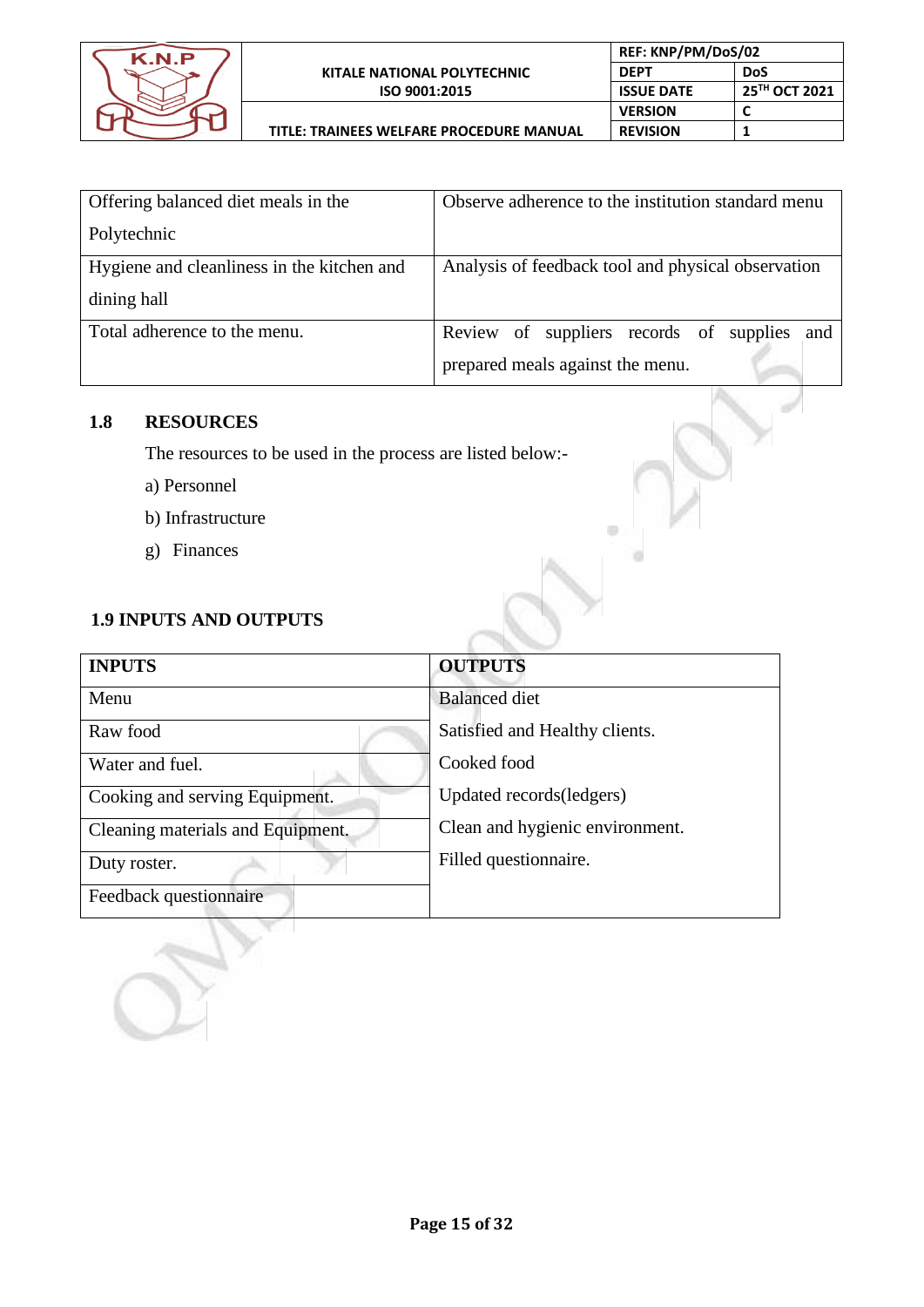

#### **2.0 METHOD**

- 2.1 This procedure shall start with the cateress coming up with a menu that shall be forwarded to the principal for onward transmission to the Polytechnic Council for approval. In approving the Council shall be guided by balance of the diet.
- 2.2 The cateress shall also prepare a duty roster guided by the personnel in the kitchen one week before the Polytechnic opens.
- 2.3 The cateress shall avail the copy of the duty roster to the Dean of Students for approval guided by balance of work. In the event of disapproval, the Dean of Students shall communicate to the cateress with recommendations
- 2.4 Upon approval the cateress shall post the duty roster on the kitchen notice board for the kitchen staff information.
- 2.5 The cateress shall then fill in a requisition form for all the requirements of the term and give them to the procurement officer as per the procurement procedure.
- 2.6 The cateress shall also establish the number of people that shall be catered for at the beginning of every term from the admission office guided by the number of students registered as boarders.
- 2.7 The cateress shall ensure that the food is prepared as per the menu of the day and also ensure that the following are adhered to:
	- a) Hygiene is observed.
	- b) Quality and quantity of food is observed.
- 2.8 Upon the food being ready, it shall be taken to the serving counter ready to be served. At meal time, students shall be served at the counter upon production of the meal voucher.
- 2.9 This procedure shall be deemed complete after service is rendered.

# **3.1 LIST OF APPLICABLE REPORTS/RECORD**

- a) Approved menu
- b) Ledger
- c) Meal service schedule
- d) Kitchen Duty roster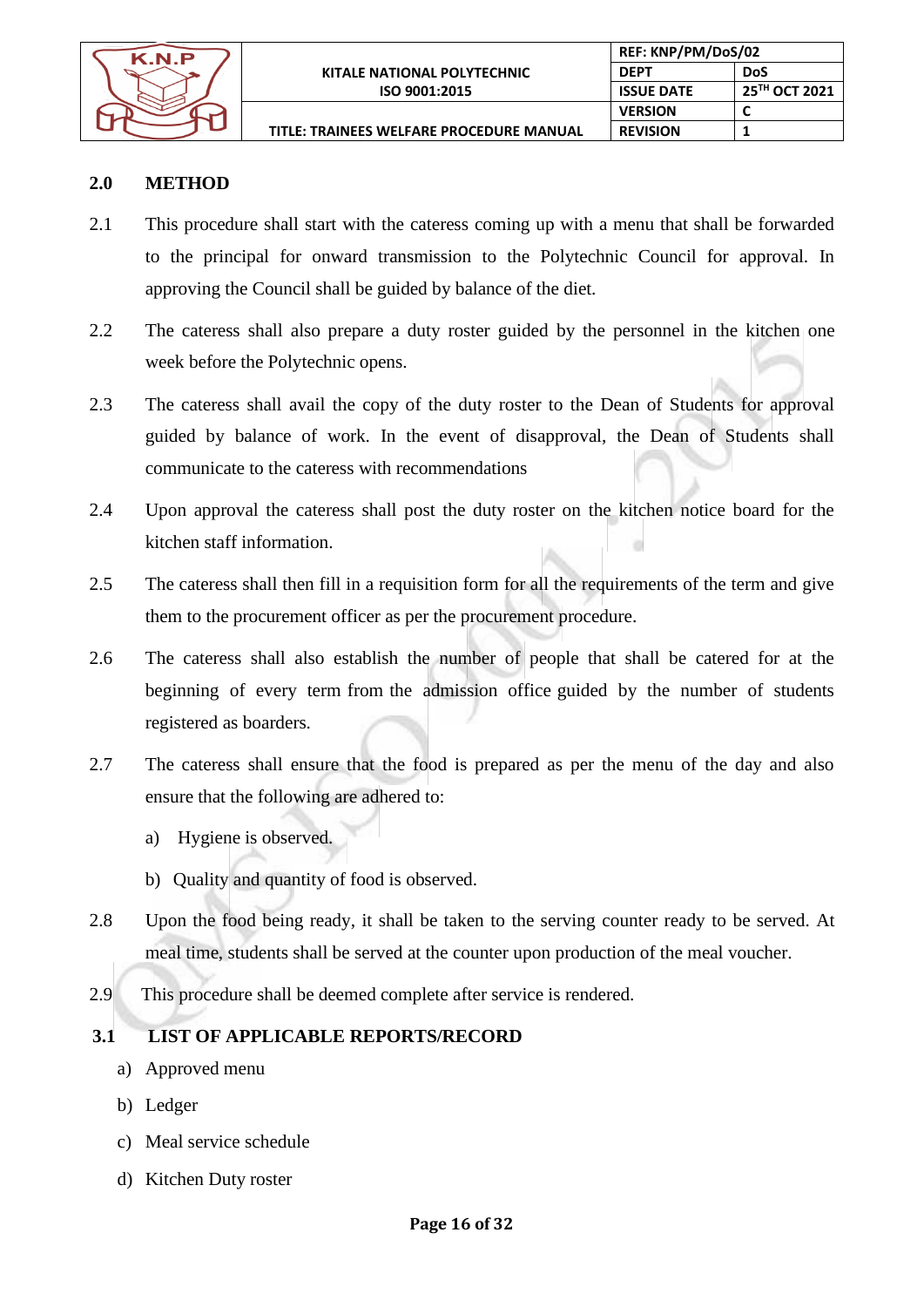

# **PROCEDURENUMBER 5: HOUSEKEEPING**

# **1.0 GENERAL INFORMATION**

#### **1.1 PURPOSE**

The purpose of this procedure is to ensure effectiveness and efficiency in housekeeping

#### **1.2 SCOPE**

This procedure applies to all activities of housekeeping in KNP

#### **1.3 REFERENCES**

**NONE**

**1.4 TERMSDEFINITION**

**NONE**

# **1.5 PRINCIPALRESPONSIBILITY**

The house keeper shall ensure adherence to this procedure

# **1.6 INTERFACES/INTERACTIONS**

- a) Procurement for supply of cleaning materials and equipment and boarding facilities
- b) Principal for approval of budget
- c) Finance for payment
- d) Human resource for provision of personnel
- e) D.O.S for consultation

# **1.7 PERFORMANCETARGET**

The performance shall be measured through the overall performance of the Department

basing on;

| PERFORMANCE TARGET                     | MONITORING AND MEASUREMENT           |
|----------------------------------------|--------------------------------------|
| Fairness in the allocation of boarding | Review                               |
| facilities to students.                | hostelapplicationsagainstallocationd |
|                                        | ocuments and terms and conditions    |
|                                        | • Reviewing of record book           |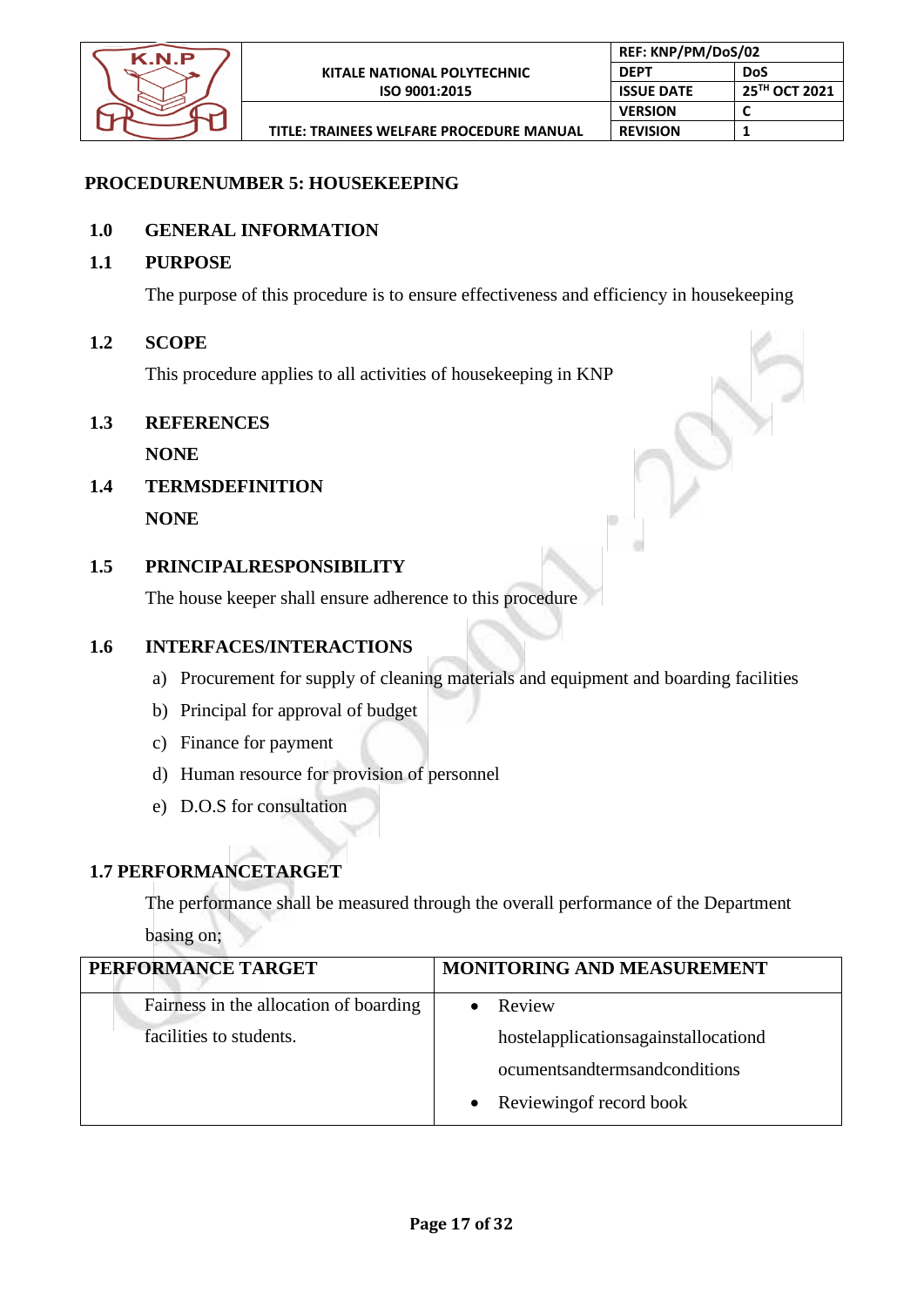

**TITLE: TRAINEES WELFARE PROCEDURE MANUAL**

 $\qquad \qquad \qquad \qquad \Box$ 

 $\circ$ 

| Security and safety in the hostels    | Observe availability of fire fighting<br>$\bullet$ |
|---------------------------------------|----------------------------------------------------|
|                                       | appliances and security officers in the            |
|                                       | hostels                                            |
|                                       | Review incidences occurrence book<br>$\bullet$     |
| Thoroughly cleaned hostels and hostel | Physical check and observation of the<br>$\bullet$ |
| environment                           | cleaning records and hygiene status                |
|                                       | Analysis of feedback tool                          |

# **1.8 RESOURCES**

The resources to be used in the process are listed below:-

- a) personnel
- b) infrastructure
- c) finance

# **1.9 INPUTS AND OUTPUTS**

| <b>INPUTS</b>              | <b>OUTPUTS</b>                   |
|----------------------------|----------------------------------|
| Materials & equipment.     | Clean, secure & safe environment |
| <b>Budget</b>              | Duly filled room booking forms   |
| Trainee                    | communications                   |
| Water                      | Cleaning records<br>$\bullet$    |
| <b>Boarding facilities</b> |                                  |
| Duty roster                |                                  |
| Personnel                  |                                  |
| <b>Booking forms</b>       |                                  |

# **2.0 METHOD**

- 2.1 Housekeeping within the Polytechnic shall be in three forms
	- a) Inside the hostels
	- b) Outside the hostel
	- c) Sanitation in the Polytechnic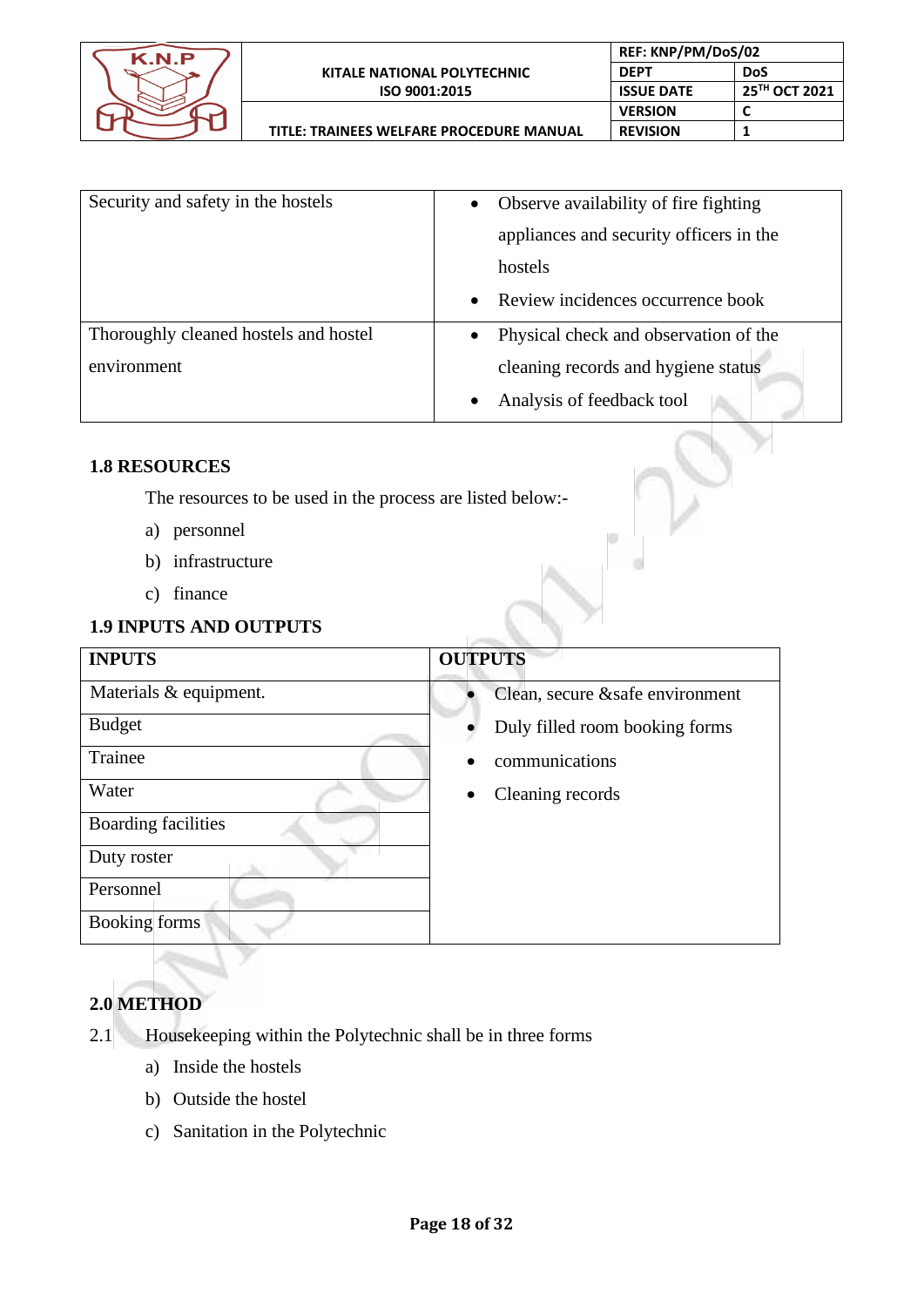

**TITLE: TRAINEES WELFARE PROCEDURE MANUAL**

# **2.2 Inside the hostel**

2.2.1 This activity shall begin one week before the Polytechnics opening, when the housekeeper Shall communicate to the cleaners on:

**REF: KNP/PM/DoS/02 DEPT DoS**

**VERSION C REVISION 1**

**ISSUE DATE 25TH OCT 2021**

a) The date and time of cleaning

The cleaner shall collect the equipment from the house keeper and sign in the ledger.

- 2.2.2 The cleaners shall proceed to the hostels for thorough cleaning.
- 2.2.3 In the course of the work, the house keeper shall supervise to ensure effective cleaning takes place.

# **2.3 Daily routine outside the hostel**

- 2.3.1 This procedure shall start with the housekeeper preparing duty roster a week before the opening of the term.
- 2.3.2 In preparation of the duty roster, the housekeeper shall consider
	- a) Area to be covered
	- b) Man power
- 2.3.3 The housekeeper shall forward a copy of the duty roster to the dean of students for information and recommendation as necessary.
- 2.3.4 Upon approval the dean of students, housekeeper shall reproduce a copy as per reprographic procedure and post it in the office notice board for information to the cleaners.
- 2.3.5 Upon completion of the cleaning, the officer shall report to the housekeeper who shall then supervise the work done guided by the job card
- 2.3.6 If the work is not satisfactorily done, the house keeper shall record the details in the job card and ensure repeat of the work by the officer.
- 2.3.7 All the job cards shall be filed for reference and shall form the basis for appraisal and this procedure shall be deemed complete.

# **3.1LIST OF APPLICABLE RECORDS AND REPORTS**

- a) Requisitions
- b) Job card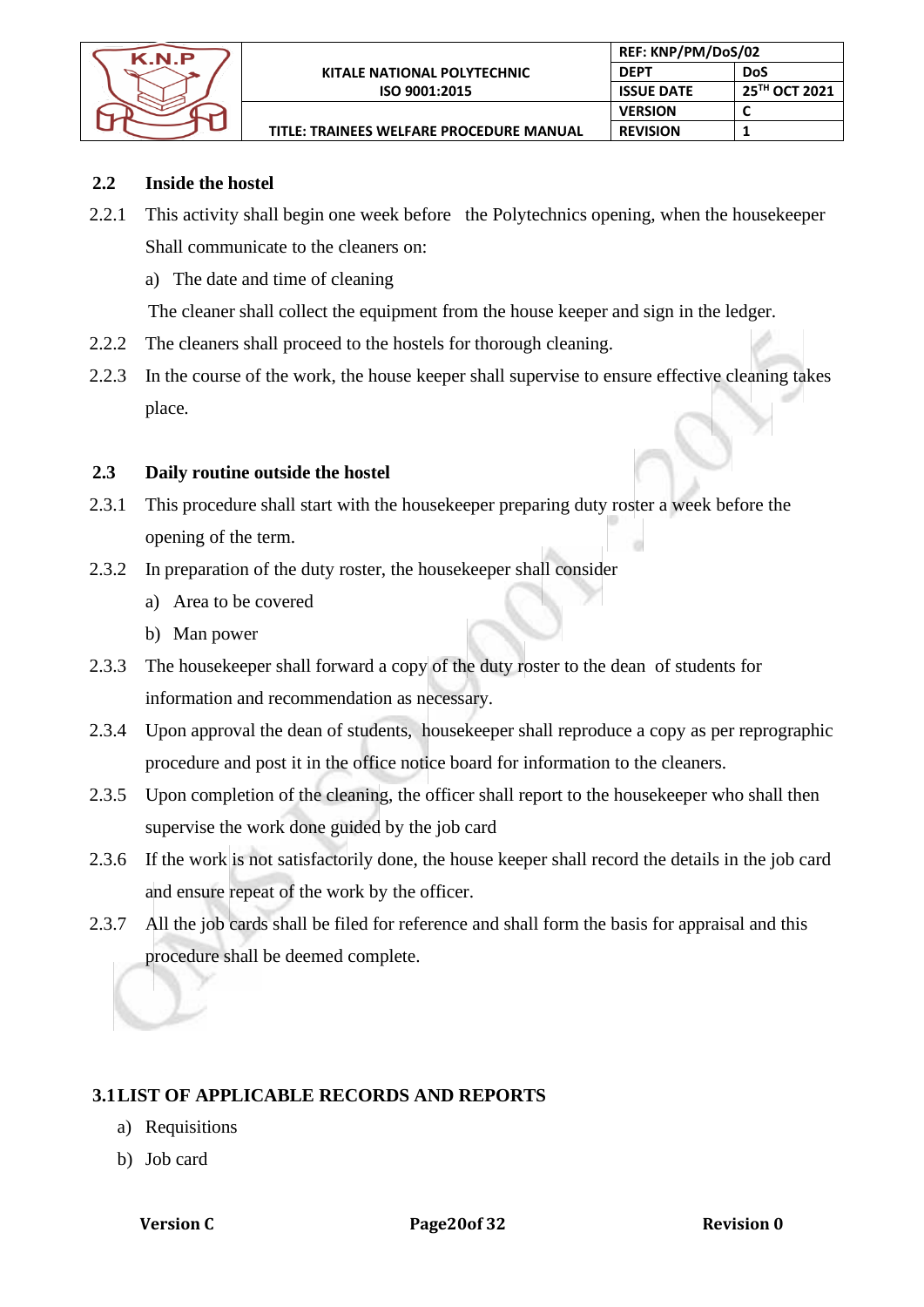| K.N.P |                                                 | REF: KNP/PM/DoS/02 |               |
|-------|-------------------------------------------------|--------------------|---------------|
|       | KITALE NATIONAL POLYTECHNIC                     | <b>DEPT</b>        | DoS           |
|       | ISO 9001:2015                                   | <b>ISSUE DATE</b>  | 25TH OCT 2021 |
|       |                                                 | <b>VERSION</b>     |               |
|       | <b>TITLE: TRAINEES WELFARE PROCEDURE MANUAL</b> | <b>REVISION</b>    |               |
|       |                                                 |                    |               |
|       |                                                 |                    |               |

 $\hfill$ 

 $\overline{O}$ 

- c) Daily routine rota
- d) Memos and minutes
- e) Ledger books
- f) Inspection report
- g) Occurrences book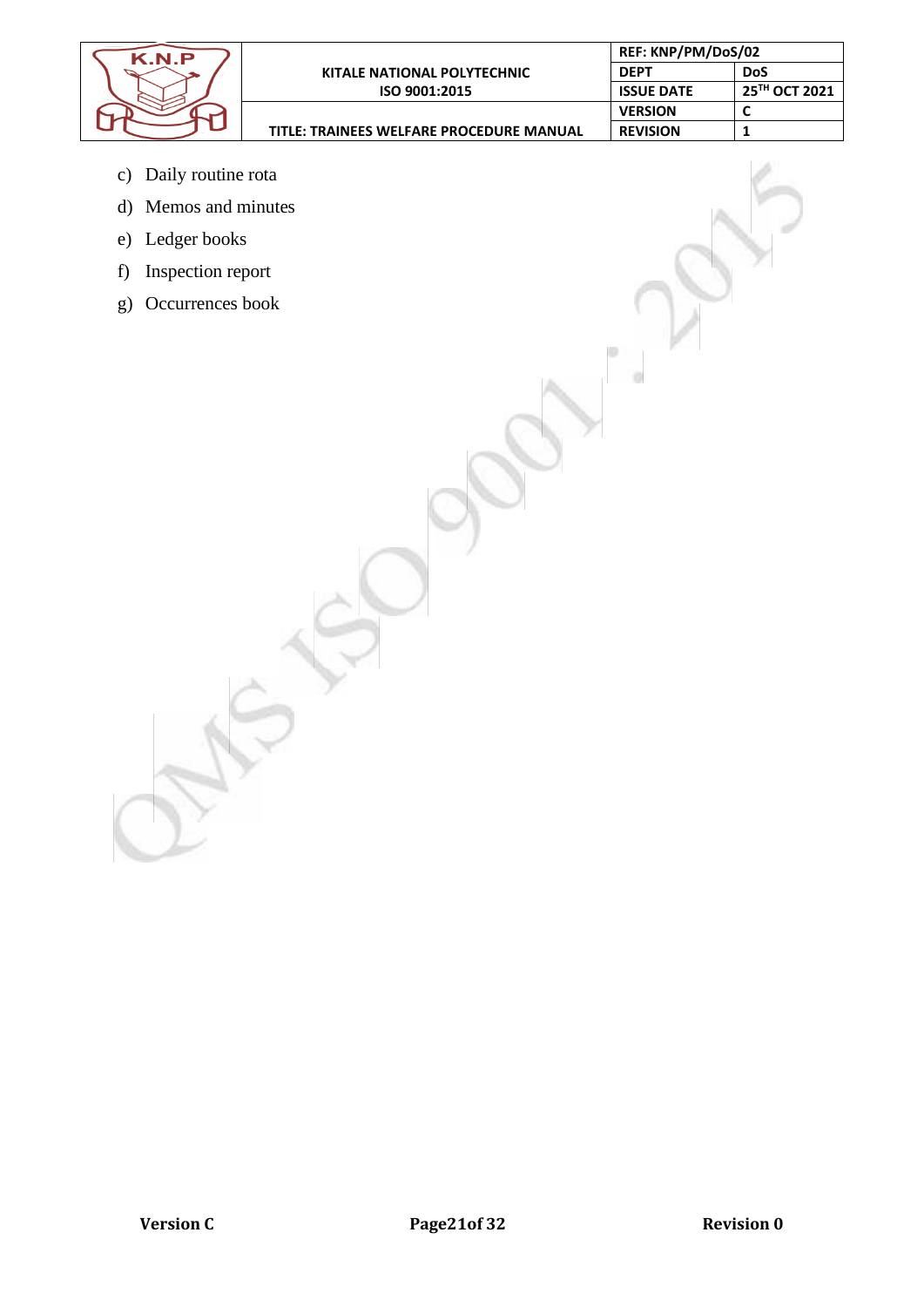

# **PROCEDURE NUMBER 6: HOSTEL BOOKING**

#### **1.0 GENERAL INFORMATION**

#### **1.1 PURPOSE**

The purpose of this procedure is to ensure effectiveness and efficiency in hostel booking

#### **1.2 SCOPE**

This procedure applies to all activities of hostel Booking in KNP

#### **1.3 REFERENCES**

**NONE**

#### **1.4 TERMS DEFINITION**

KNP- Kitale National Polytechnic

#### **1.5 PRINCIPAL RESPONSIBILITY**

The Boarding Master/Mistress shall ensure adherence to this procedure

# **1.6 INTERFACES/INTERACTIONS**

- a) Procurement for supply of boarding facilities
- b) Principal for approval of budget
- c) Finance for payment
- d) Human resource for provision of personnel
- e) D.O.S for consultation

 $\Delta \omega$ 

# **1.7 PERFORMANCE TARGET**

The performance shall be measured through the overall performance of the Department basing on;

| PERFORMANCE TARGET                     | <b>MONITORING AND MEASUREMENT</b>    |
|----------------------------------------|--------------------------------------|
| Fairness in the allocation of boarding | • Review hostel applications against |
| facilities to students.                | allocation documents and terms and   |
|                                        | conditions                           |
|                                        | • Reviewing of record book           |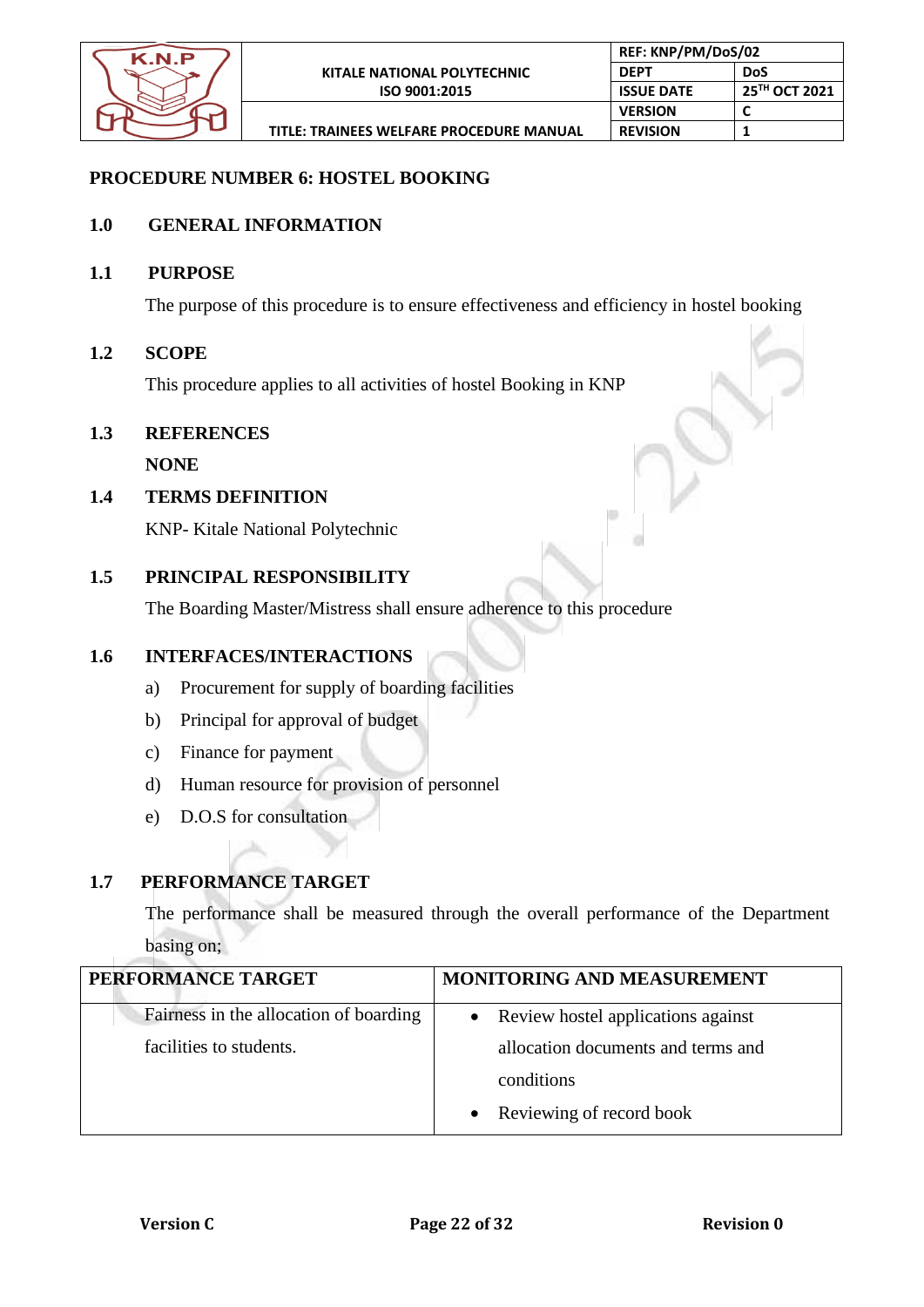

| Security and safety in the hostels | • Observe availability of fire fighting        |  |
|------------------------------------|------------------------------------------------|--|
|                                    | appliances and security officers in the        |  |
|                                    | hostels                                        |  |
|                                    | Review incidences occurrence book<br>$\bullet$ |  |

#### **1.8 RESOURCES**

The resources to be used in the process are listed below:-

- d) personnel
- e) infrastructure
- f) finance

# **1.9 INPUTS AND OUTPUTS**

| <b>INPUTS</b>          | <b>OUTPUTS</b>                                   |
|------------------------|--------------------------------------------------|
| Materials & Equipment. | Clean, secure $\&$ safe environment<br>$\bullet$ |
| <b>Budget</b>          | Duly filled room booking forms<br>$\bullet$      |
| Trainee                | communications                                   |
| Boarding facilities    |                                                  |
| Booking forms          |                                                  |
|                        |                                                  |

# **2.0 METHOD**

- 2.1 Hostel allocation within the Polytechnic shall be in three forms
	- d) Booking of hostel/beds
	- e) Allocation of rooms/beds
	- f) Clearing of rooms/beds

# **2.2 Booking of hostel/beds**

- 2.2.1 This activity shall begin after the deputy dean in charge of boarding communicating to continuing students two weeks to the end of the term to apply for room reservation. The booking period will extend for two weeks after closing.
- 2.2.2 The room shall be reserved based on;
	- a) Full payment of fees for self-sponsored students
	- b) Government sponsored students may be considered based on the existing arrangements.
	- c) Students with special may be considered based on the existing arrangements.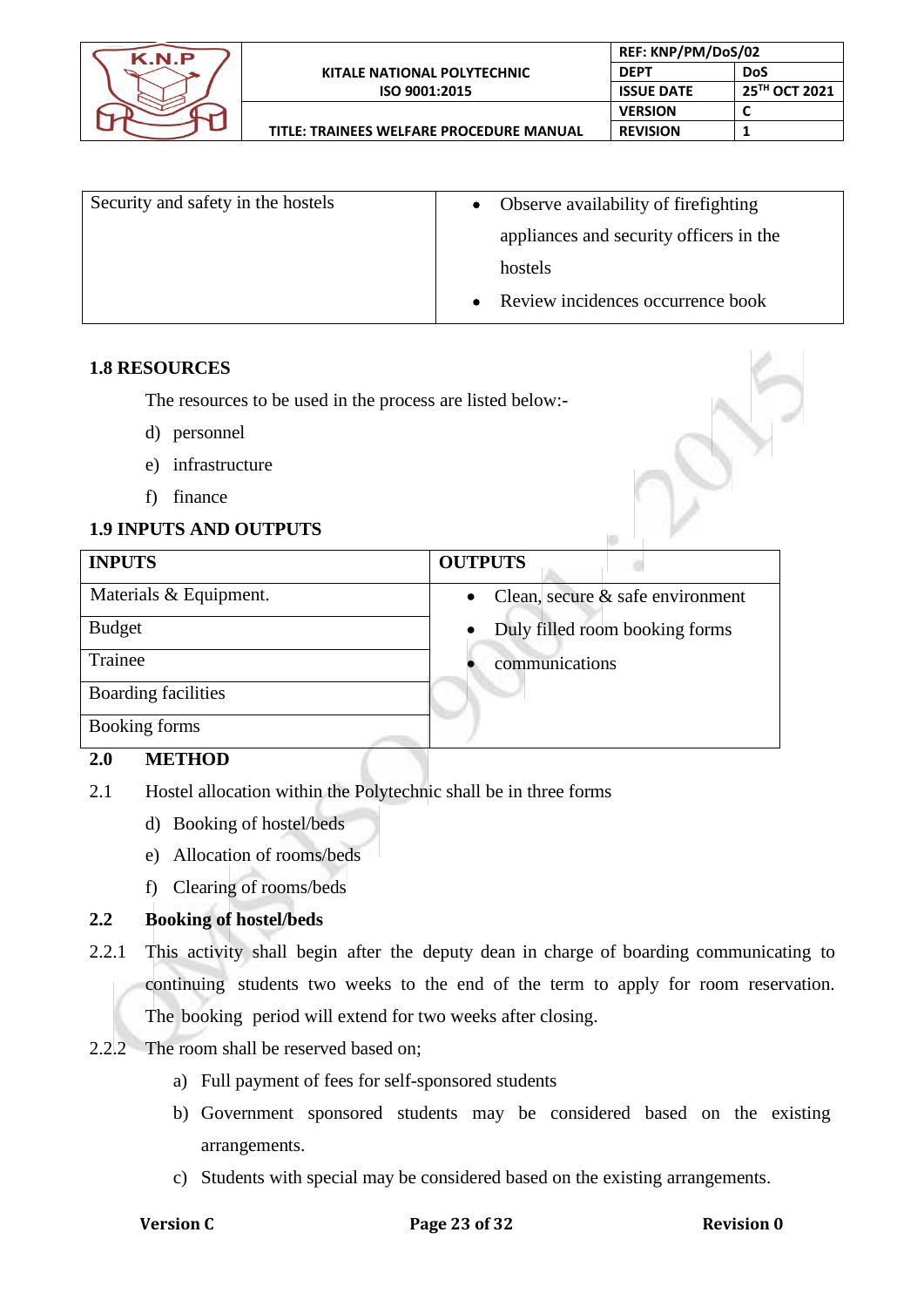

**TITLE: TRAINEES WELFARE PROCEDURE MANUAL**

2.2.3 New students who have paid full fees shall be allowed to book for rooms/beds within this period.

**REF: KNP/PM/DoS/02 DEPT DoS**

**REVISION 1**

**VERSION C**

**ISSUE DATE 25<sup>TH</sup> OCT 2021**<br>**VERSION C** 

# **2.3 Allocation of rooms/beds**

- 2.3.1 This procedure shall start with allocating a room/bed to the upon reporting. The student is issued with a room and bed number upon presenting himself or herself to the boarding master/mistress who will key in the admission number and generate a room/bed voucher.
- 2.3.2 The student will proceed to the housekeeper who upon examining the voucher shall issue a mattress, boarding materials and a copy of boarding rules as appropriate.
- 2.3.3 The student will sign in the room/bed/mattress allocation register and proceed to the room.

# **3.0 Clearing the room**

- 3.1.1 This procedure will start immediately after the students finish the exams. The student shall return the mattress and any other material issued to him/her to the house keeper and sign in the mattress issuance register.
- 3.1.2 In the event the mattress or any other material issued to the student is lost or missing, the clearance is withheld until the missing item is replaced.
- 3.1.3 The procedure shall be deemed complete upon the house keeper updating and forwarding the records to the deputy dean in charge of boarding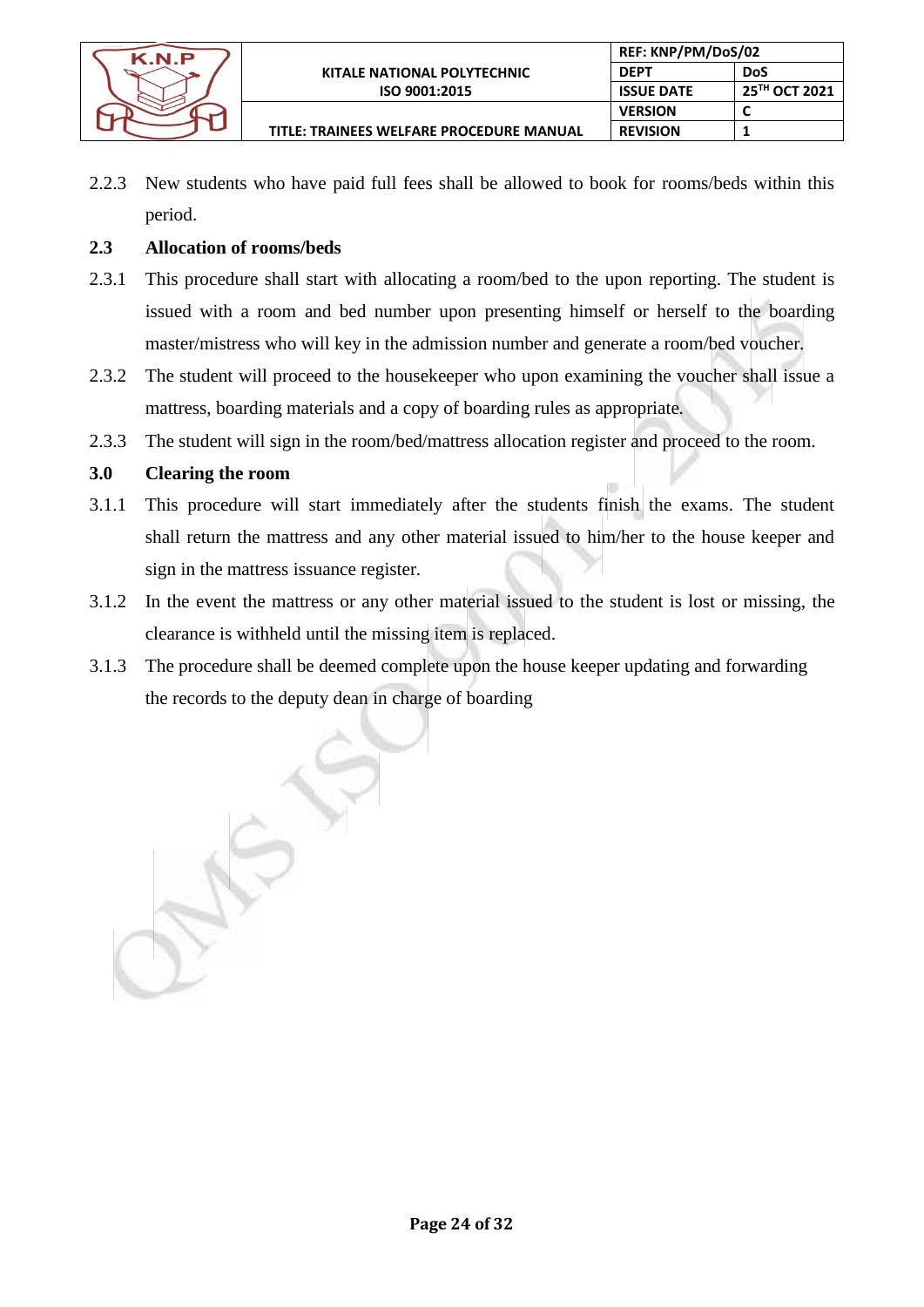

# **PROCEDURE NUMBER 7: SPORTS AND RECREATION**

# **1.0 GENERAL INFORMATION**

# **1.1 PURPOSE**

The purpose of this manual is to ensure that all activities pertaining to sports and recreation are carried out effectively and efficiently.

# **1.2 SCOPE**

This procedure applies to all activities of sports and recreation within the Polytechnic

# **1.3 REFERENCES**

a. KATTI SPORTS AND RECREATION guidelines

# **1.4 TERMS AND DEFINITON**

a) KATTI SPORTS AND RECREATION – Kenya Association of Technical Training Institutions

# **1.5 PRINCIPAL RESPONSIBILITY**

The HOD Sports and recreation is responsible for ensuring that this procedure is adhered to.

#### **1.6 INTERFACES/INTERACTIONS**

- a) Procurement -for buy playing sports and recreation equipment/facilities
- b) D.O.S-for Consultation
- c) Registrar Administration-for transport for teams/members
- d) Finance -for facilitation
- e) Human resource- for maintenance of fields/recreation facilities
- f) Communication procedure
- g) Principal budget approval
- h) Nurse for first aid /treatment

# **1.7 PERFORMANCE TARGET**

The performance shall be measured through the overall performance of the Department basing on;

| PERFORMANCE TARGET                      | <b>MONITORING AND MEASUREMENT</b>          |
|-----------------------------------------|--------------------------------------------|
| Well trained teams, skillful actors and | Review certificates, trophies and reports. |
| Regular trainings                       | Review report                              |
| Knowledgeable coaches and trainers      | Review certificates, CVs and feedbacks     |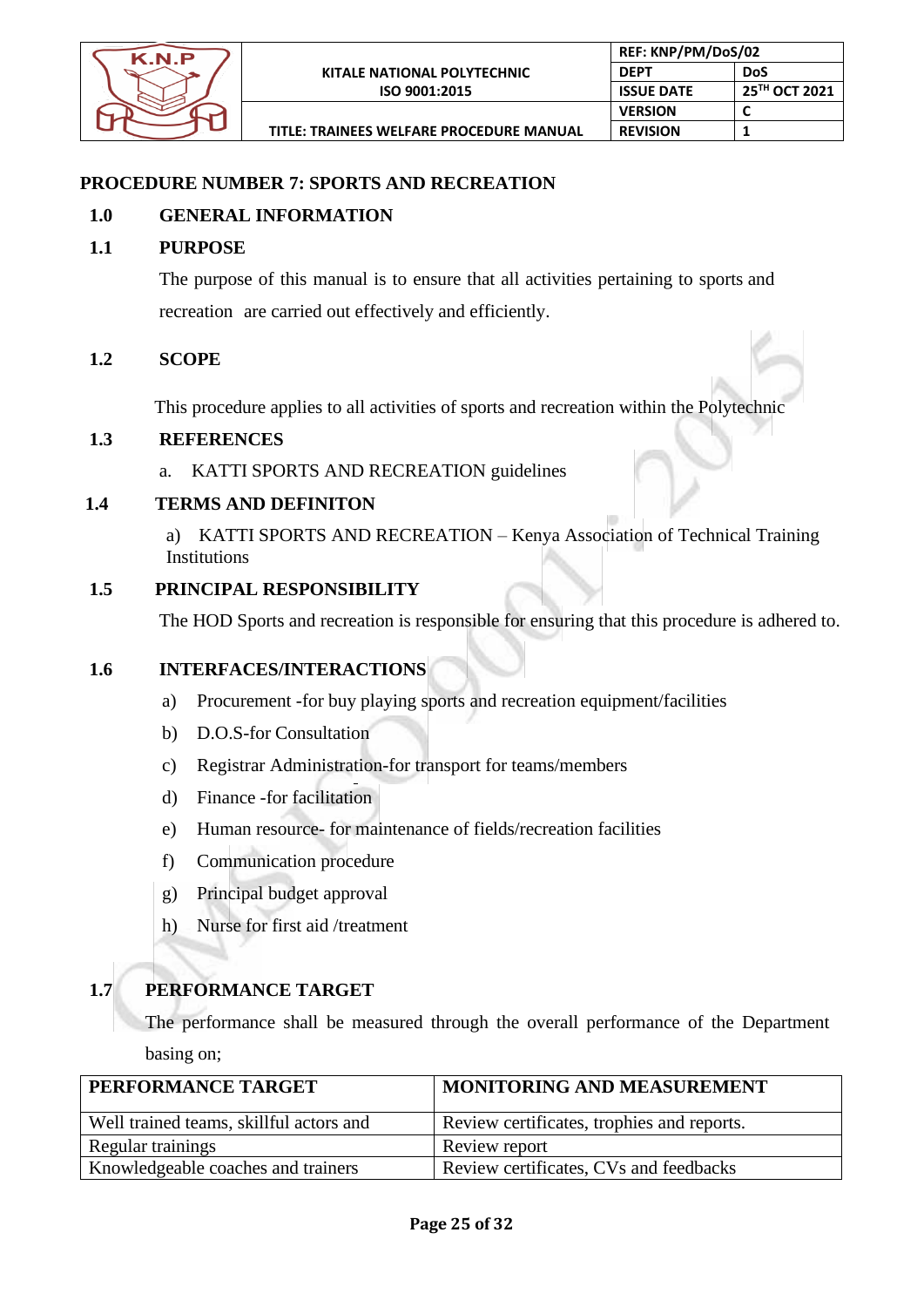

| Adequate training facilities and equipment | Physical observation / checking of facilities, review<br>feedbacks |
|--------------------------------------------|--------------------------------------------------------------------|
| Incidences free competitions               | Review of reports for any incidences reported,                     |

#### **1.8 RESOURCES**

The resources to be used in the process are listed below: -

- a) personnel
- b) infrastructure & facilities
- c) funds

# **1.9 INPUTS AND OUTPUTS**

| <b>INPUTS</b>                          | <b>OUTPUTS</b>    |
|----------------------------------------|-------------------|
| Sporting and recreation materials $\&$ | Physically fit    |
| equipment.                             | trainees, actors  |
| <b>Budget</b>                          | and performers,   |
| Trainee                                | trainers, coaches |

# **2.0 METHOD**

2.1 This procedure shall start when the HOD Sports and recreation convenes a sports and recreation meeting with coaches and trainers in consultation with the dean of trainees to prepare a calendar of events and budget for the term

 $\mathcal{M}$ 

- 2.2 The HOD Sports and recreation shall present the budget proposal to the principal for approval guided by the Polytechnics overall budget.
- 2.3 In the event of disapproval, the principal shall communicate the same to the HOD Sports and recreation with recommendations for amendments
- 2.4 Upon approval the HOD Sports and recreation shall make the necessary requisitions as per the procedure for requisitions in the operations manual.
- 2.5 The HOD Sports and recreation shall organize friendly build-up matches and presentations for the trainees as per the prepared terms calendar of events and budget.
- 2.6 The HOD Sports and recreation shall ask the coaches to prepare a list of players and performers to travel for the competitions and communicate to relevant personnel as per the internal communication procedure in the operations manual. The list shall include: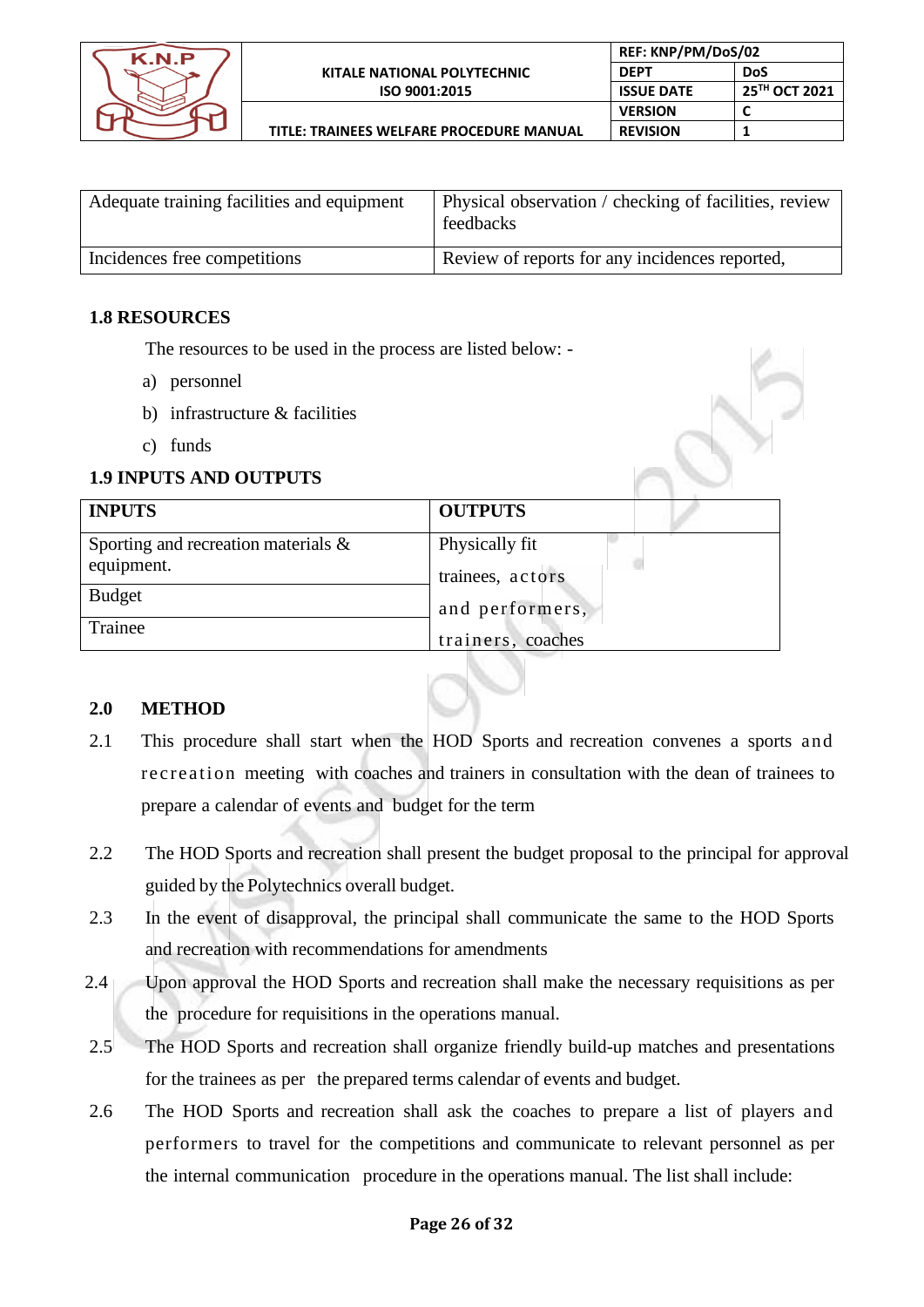

**REF: KNP/PM/DoS/02 DEPT DoS**

**REVISION 1**

**VERSION** 

**ISSUE DATE 25<sup>TH</sup> OCT 2021**<br>**VERSION C** 

**TITLE: TRAINEES WELFARE PROCEDURE MANUAL**

- a) Venue
- b) discipline
- c) Players/performers names and admission numbers
- d) No. of players/performers
- e) Coach/Trainers responsible
- 2.7 The HOD Sports and recreation shall forward the list to the dean for approval and recommendation as necessary. The dean shall file the same as per the filing procedure number 3 in the operations manual.
- 2.8 The HOD Sports and recreation shall then liaise with the Registrar Administration to facilitate the transport as per the procedure on managing transport services in the operations manual.
- 2.9 This procedure shall be deemed complete when the HOD Sports and recreation gives a written report to the dean of trainees and hands over any trophies/certificates awarded for the onward transmission to the Principal.

# **3.0 LIST OF APPLICABLE RECORDS**

- a) Dully filled team/performers lists
- b) Written report of the teams performance
- c) Certificates and trophies won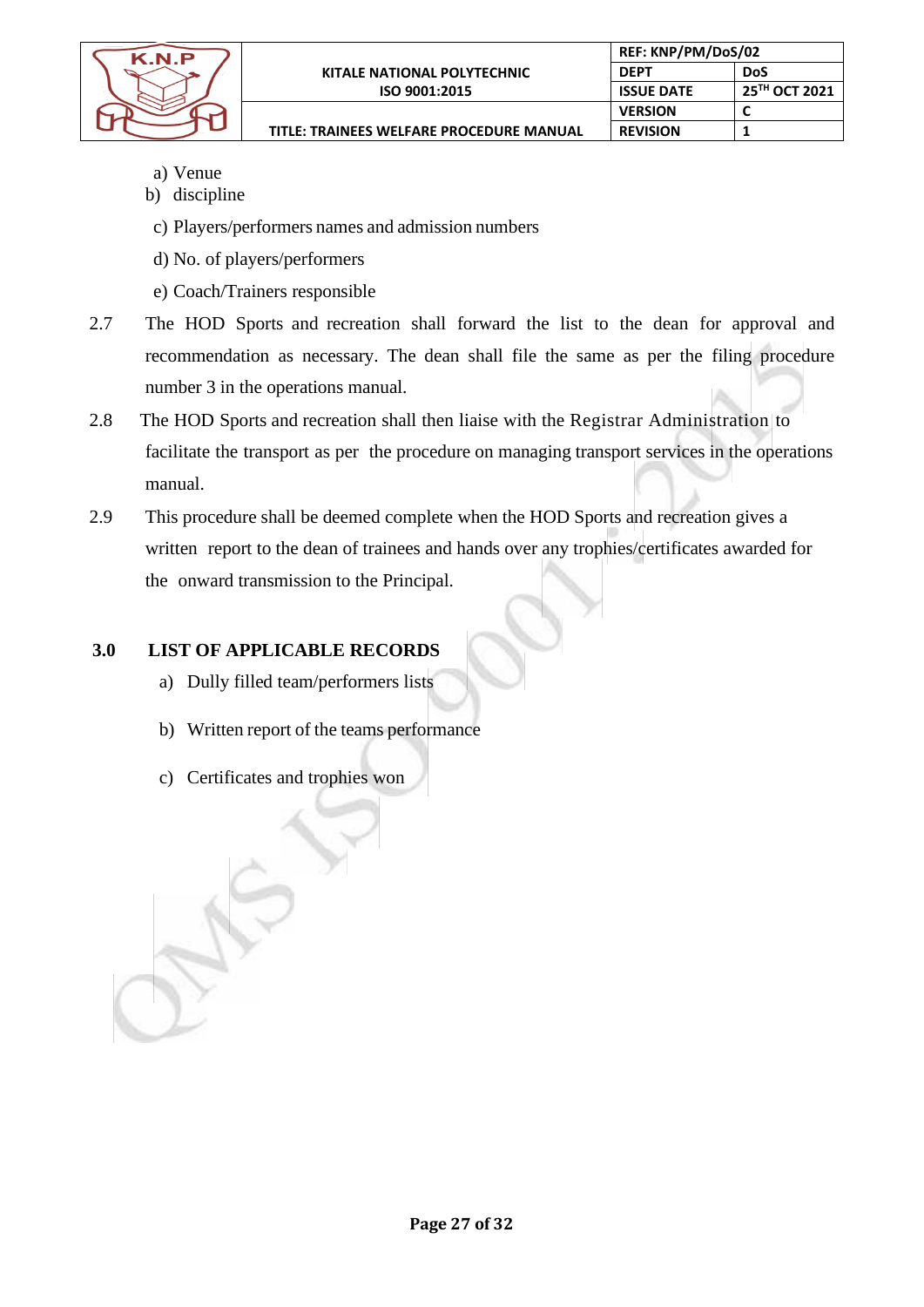

# **PROCEDURE NUMBER 8: TRAINEES' ENTERTAINMENT**

# **1.0GENERAL INFORMATION**

#### **1.1 PURPOSE**

The purpose of this procedure is to ensure efficient and effective provision of trainees entertainment at Kitale National Polytechnic.

#### **1.2 SCOPE**

The procedure is applicable to all the trainees entertainment in Kitale National Polytechnic.

# **1.3 REFERENCES**

**NONE**

# **1.4 TERMS AND CONDITIONS**

- a) DVD-Digital Versatile disk
- b) CD- compact disk
- c) T.V- Television
- d) D.S.T.V-Digital satellite Television
- e) DOS-Dean of Trainees

# **1.5 PRINCIPAL RESPONSIBILITY**

The HOS entertainment shall be responsible for ensuring that this process is adhered to.

# **1.6 INTERFACES/INTERACTIONS**

- a) Procurement -for supply of entertainment material and equipment-
- b) Deputy principal -for consultation
- c) Finance- for payment suppliers, and rewarding participant
- d) D.O.S for consultation
- e) Principal for budget approval

f)Cateress for the hall and meals

# **1.7 PERFORMANCE TARGET**

The performance shall be measured through the overall performance of the Department basing on;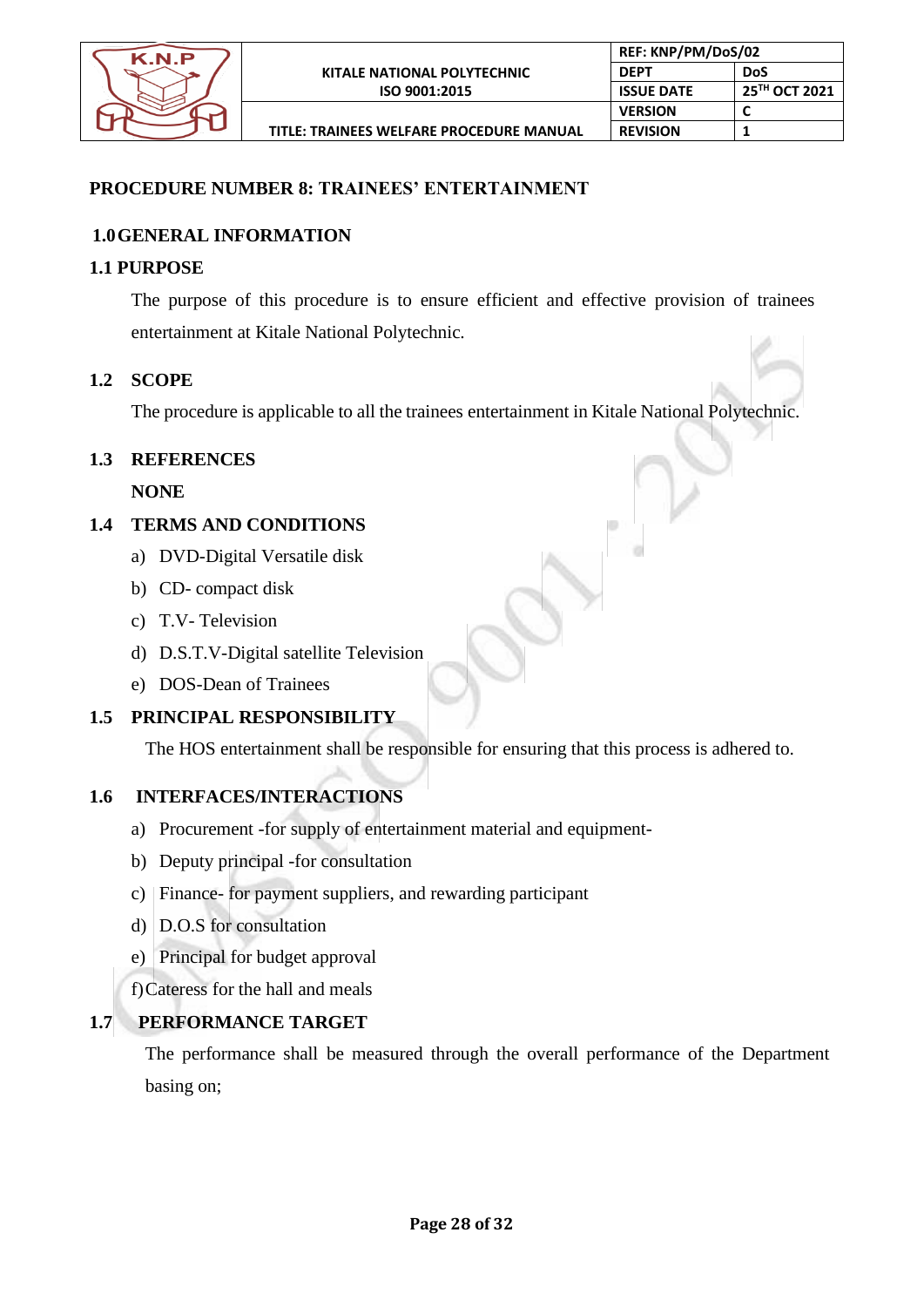

| PERFORMANCE TARGET                         | MONITORING AND MEASUREMENT                 |
|--------------------------------------------|--------------------------------------------|
| Fairness in the provision of entertainment | Analyzing feedback tool                    |
| Total accountability of entertainment      | Review store records. Physical checking of |
| equipment / facilities                     | the entertainment equipment/facilities.    |

# **1.8 RESOURCES**

The resources to be used in the process are listed below: -

- a) Personnel
- b) Infrastructure

# **1.9 INPUTS AND OUTPUTS**

| <b>INPUTS</b>                       | <b>OUTPUTS</b>      |
|-------------------------------------|---------------------|
| Security                            | Secure<br>$\bullet$ |
| <b>Budget</b>                       | occasions           |
| List of participants                | Awards              |
| Entertainment materials & equipment | Approved budget     |
| Trainee                             | Recreation          |

#### **2 METHOD**

- 2.1 This procedure shall start with the Dean of students coming up with a calendar of events a week opening of the new term.
- 2.2 The Dean of Students shall consult the finance officer to ensure that the money for entertainment is allocated as per the budget catering for hiring of disco once per term and Pay TV subscription for the three/four months of the term and other entertainment activities.
- 2.3 The Dean of Students shall then fill in a requisition form and forward to the Principal for approval
- 2.4 The Dean of Students shall then ensure that the equipment are available.
- 2.5 After the entertainment, Dean of Students shall ensure that the entertainment representative hands over the entertainment equipment to the Dean's office at end of the term.
- **Page 29 of 32** 2.6 In case of any losses/damages the entertainment representative shall be held accountable and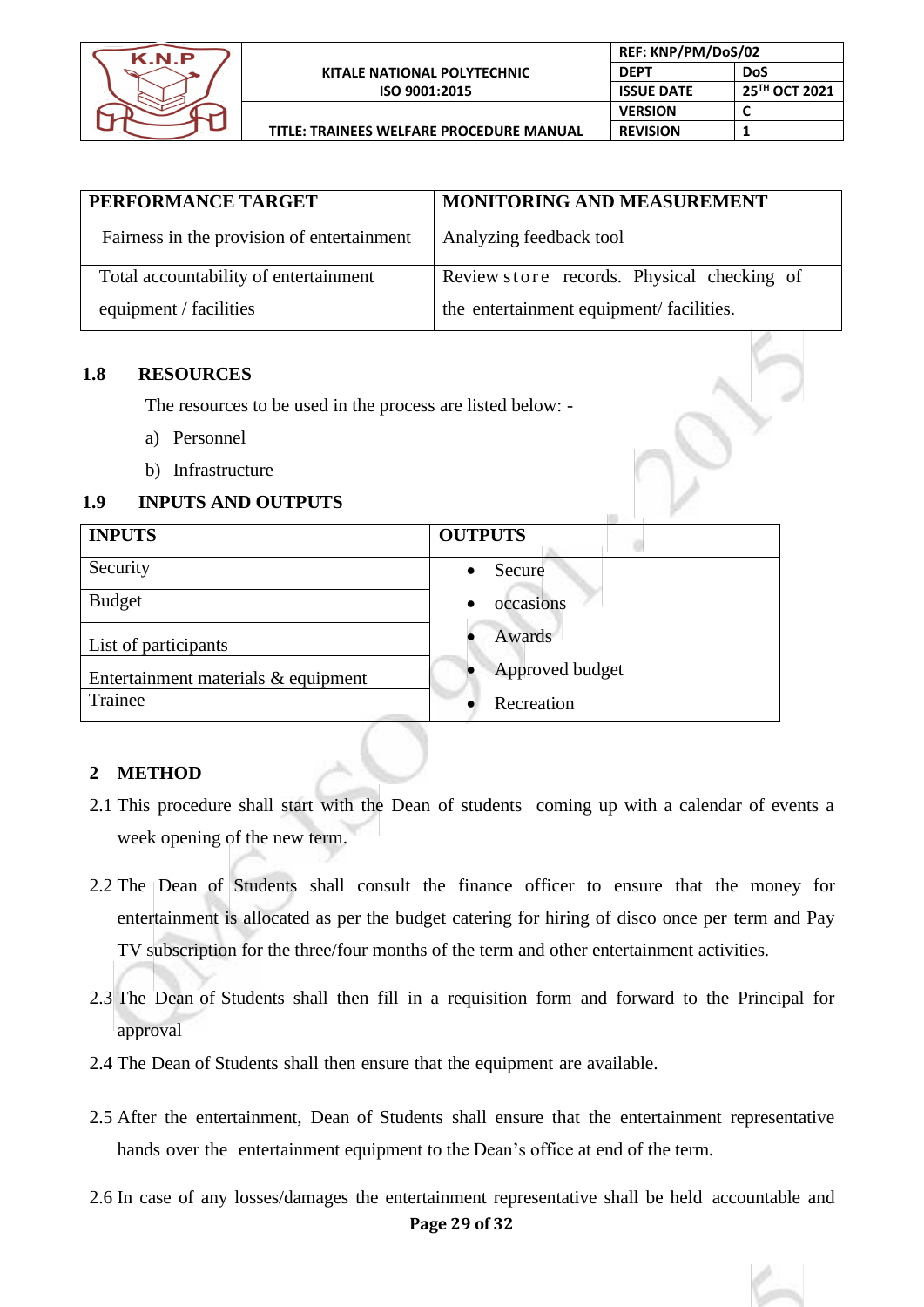| K N P |                                          | REF: KNP/PM/DoS/02 |                           |
|-------|------------------------------------------|--------------------|---------------------------|
|       | <b>KITALE NATIONAL POLYTECHNIC</b>       | <b>DEPT</b>        | DoS                       |
|       | ISO 9001:2015                            | <b>ISSUE DATE</b>  | 25 <sup>TH</sup> OCT 2021 |
|       |                                          | <b>VERSION</b>     |                           |
|       | TITLE: TRAINEES WELFARE PROCEDURE MANUAL | <b>REVISION</b>    |                           |

procedure shall be deemed complete when the student hands over the entertainment equipment to the Dean's office at the end of the term.

# **3.1 LIST OF APPLICABLE RECORDS**

- a) Filled Requisition Form
- b) Entertainment Requisitions
- c) Entertainment Approved budgets
- d) Analyzed customer satisfaction feedback tool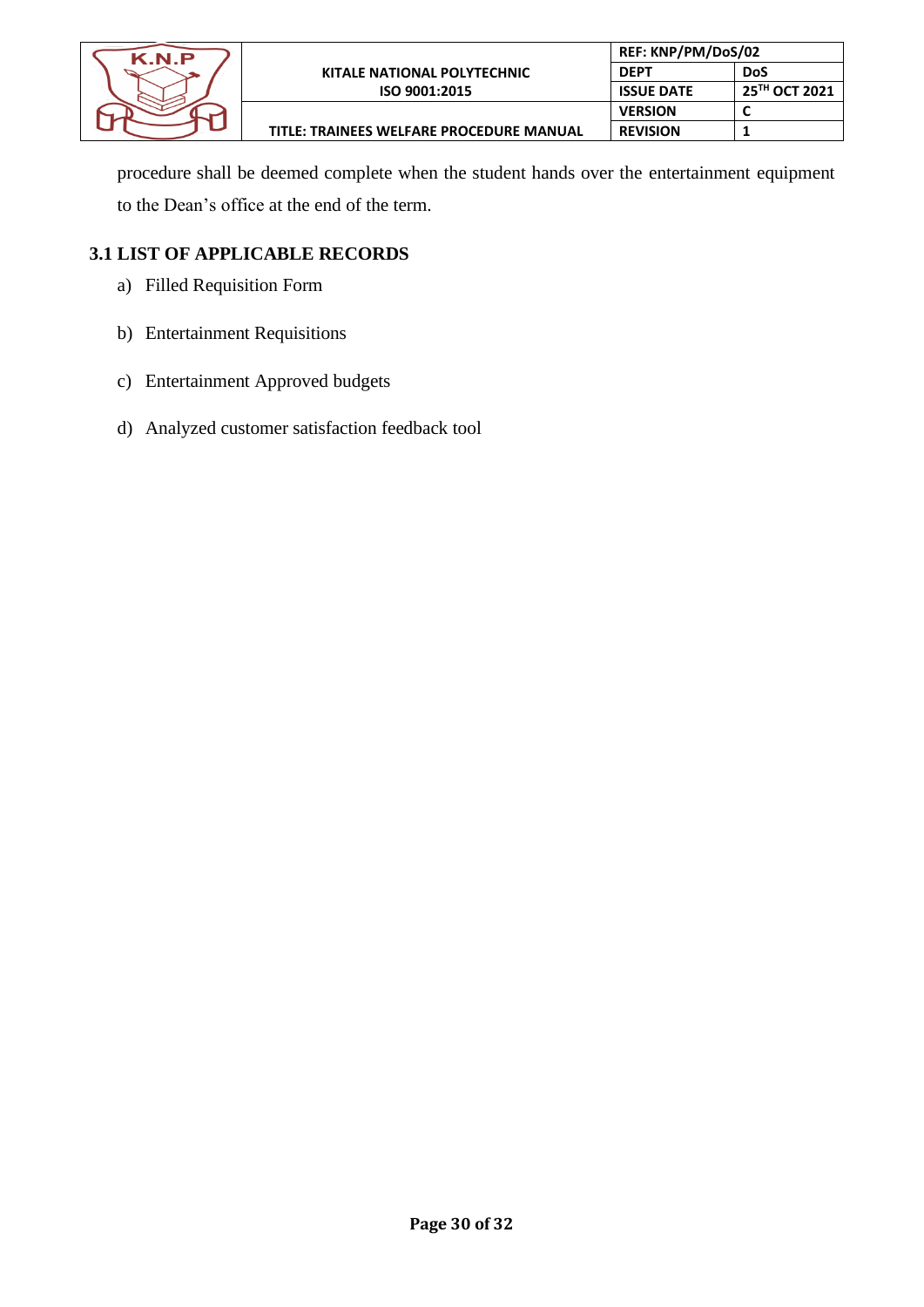

n

# **PROCEDURE NUMBER 9: TRAINEES GOVERNANCE**

# **1.0 GENERAL INFORMATION**

**1.1 PURPOSE**

The purpose of this procedure is to ensure effectiveness and efficiency in trainees governance

# **1.2 SCOPE**

This procedure applies all the activities of the student's governance at KNP.

# **1.3 REFERENCES**

- a) Current KNP rules and regulations.
- b) Student council constitution (Revised 2020)
- c) Academic policy
- d) Polytechnic's Order
- e) Constitution of Kenya

#### **1.4 TERMS DEFINITIONS**

- a) DOS- Dean of Students
- b) KNP- Kitale National Polytechnic

# **1.5 PRINCIPAL RESPONSIBILITY**

The Dean of Student shall ensure that this procedure is adhered to.

# **1.6 INTERFACES/INTERACTIONS**

- a) Procurement -for supply of Election material and equipment-
- b) Deputy principal Administration -for consultation and advice
- c) Deputy principal Academics -for consultation.
- d) Registrar Administration -for consultation.
- e) Registrar Academic -for consultation.
- f) Academic H.O.Ds- for consultation
- g) Finance- for payment suppliers, security and rewarding participant
- h) D.O.S for consultation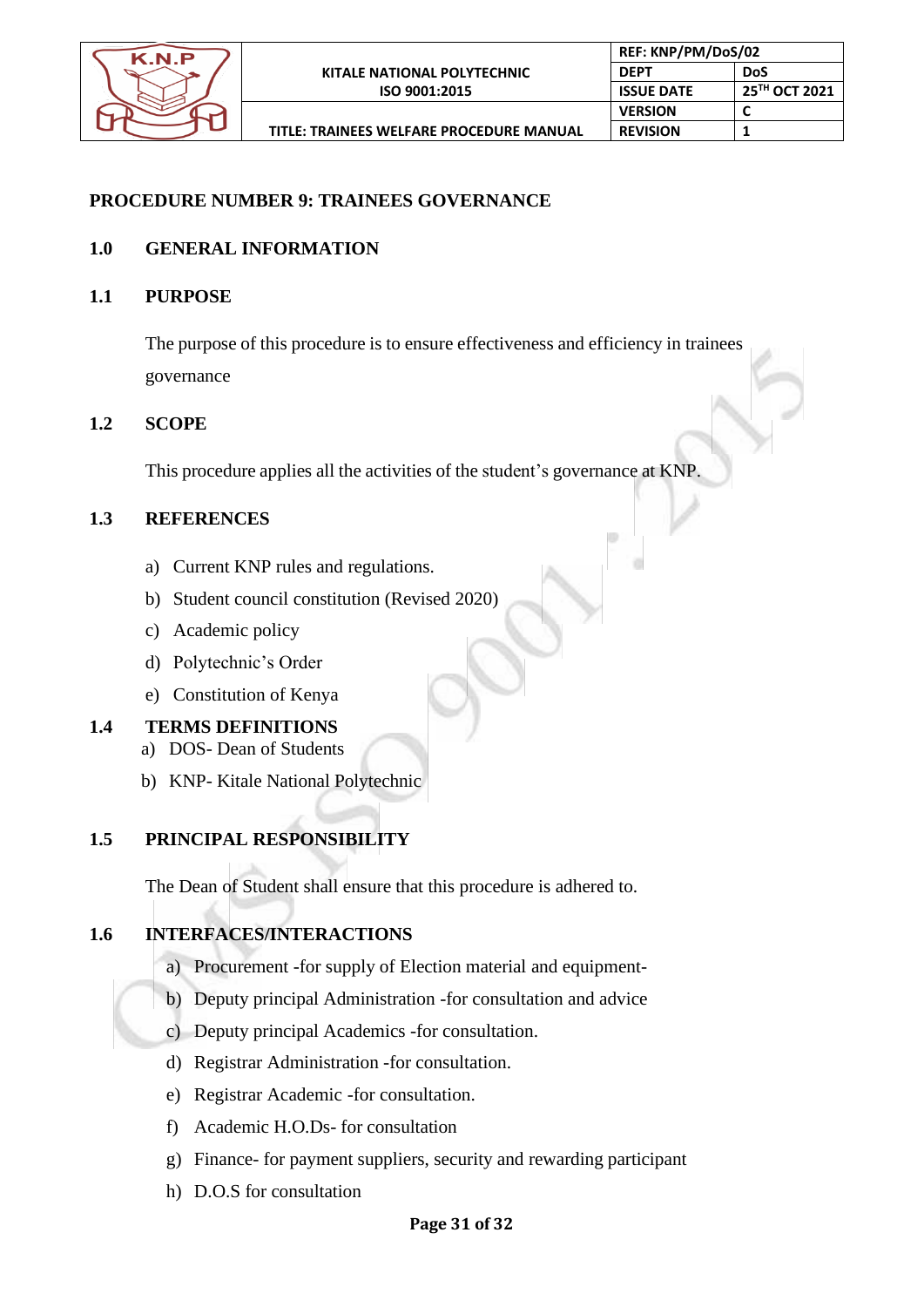

- i) Principal for budget approval
- j) Cateress for the hall and meals

# **1.7 PERFORMANCE TARGET**

The performance shall be measured through the overall performance of the Department basing on;

| PERFORMANCE TARGET          | MONITORING AND MEASUREMENT                                                                 |
|-----------------------------|--------------------------------------------------------------------------------------------|
| Free and fair elections     | Review reports, list of elected trainees council,<br>governing regulations and complaints. |
|                             |                                                                                            |
| <b>Efficient</b> leadership | Review<br>execution of<br>duties<br>their<br>and                                           |
|                             | responsibilities/reported complaints.                                                      |
| Peaceful elections          | Review incidences reported.                                                                |
|                             |                                                                                            |

# **1.8 RESOURCES**

The resources to be used in the process are listed below:-

- a) Personnel
- b) Infrastructure

# **1.9 INPUTS AND OUTPUTS**

| <b>INPUTS</b>                      | <b>OUTPUTS</b>           |
|------------------------------------|--------------------------|
| <b>LIST OF ELECTION CANDIDATES</b> | List of elected leaders  |
| Election materials and equipment   | Approved budget          |
| <b>Budget</b>                      | Marked ballot papers     |
| <b>Ballot</b> papers               | Reports and certificates |
| List of electoral commissioners    | Filled nomination papers |
| Notice for elections               |                          |
| Personnel                          |                          |
| Nomination forms                   |                          |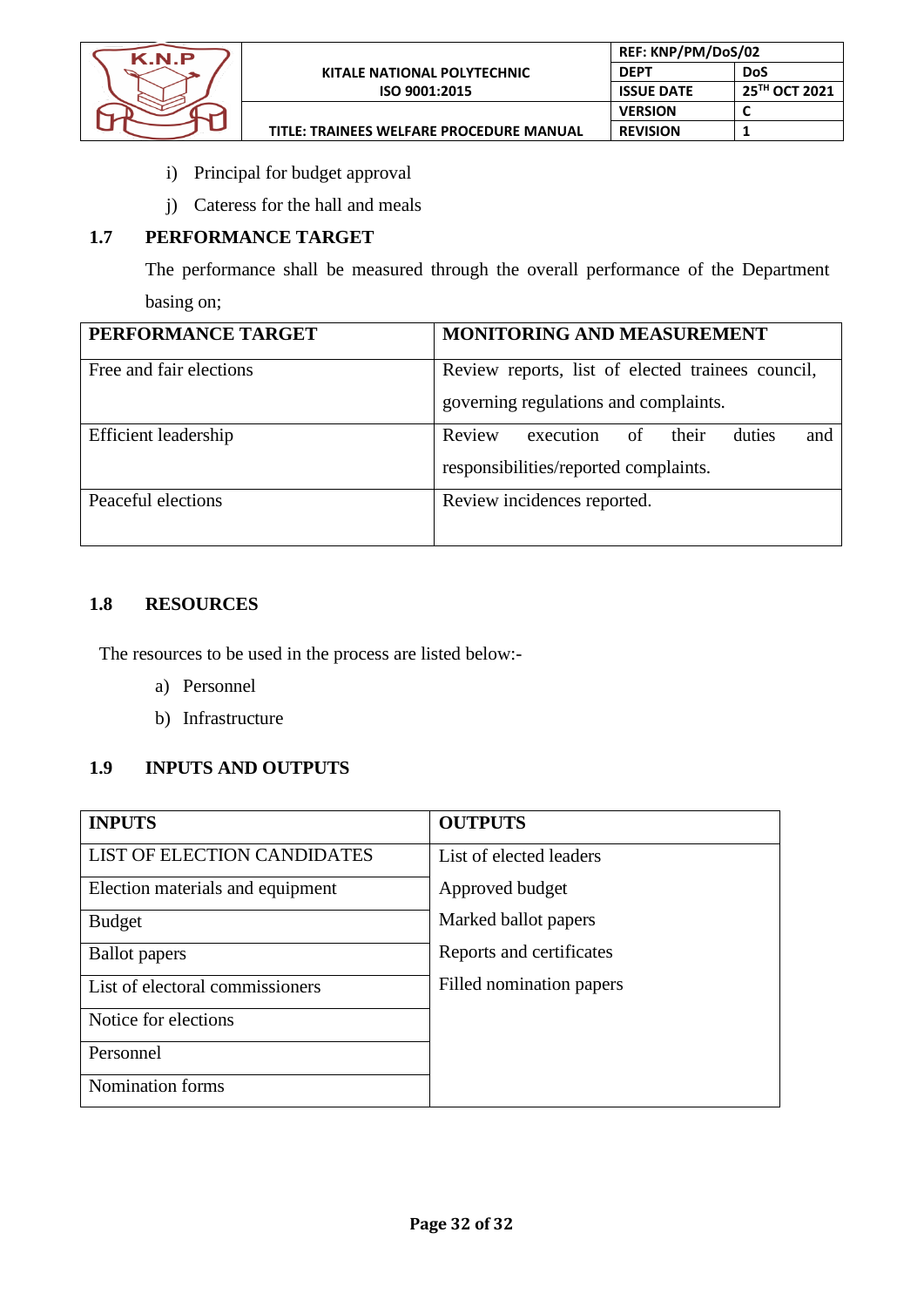

**REF: KNP/PM/DoS/02 DEPT DoS**

**VERSION C REVISION 1**

**ISSUE DATE 25TH OCT 2021**

**TITLE: TRAINEES WELFARE PROCEDURE MANUAL**

# **2.0 METHOD**

# **2.1 Installation of Electoral Commission**

- 2.1.1 This procedure shall begin at the beginning of January or May when the DOS constitutes a student Electoral Commission in consultation with the HODs as per the KNP trainees Council constitution.
- 2.1.2 The Electoral Commission in consultation with the DOS who is the returning officer shall ensure that the electoral process is conducted freely, fairly and transparently.

# **2.2 Student Elections**

2.2.1 The activity shall start when the DOS as the returning officer shall dissolve the outgoing council through a notice as per internal communication procedure in the general operations manual in the 2nd week of opening in January or May.

In the same notice, interested trainees in the declared vacant posts shall be asked to pick nomination forms from the Electoral Commissions office within seven days.

- 2.2.2 At the end of the nomination period, the Electoral commission in consultation with the DOS shall convene a meeting to vet the candidates. The vetting shall be conducted as per the student councils constitution, college rule and regulations and academic policy
- 2.2.3 After vetting, the Returning Officer shall within two days;
	- a) Release the list of successful nominees to the entire students body as per the internal communications procedure.
	- b) Provide a programme detailing calendar of events until the completion of the electoral process.
- 2.2.4 The returning officer shall prepare a budget and materials for the voting exercise.
- 2.2.5 After the voting and counting exercise is over, the returning officer shall declare the new office bearers.
- 2.2.6 This activity shall be deemed complete upon the new office bearers being sworn in and taking office.

# **3.1 LIST OF APPLICABLE RECORDS/REPORTS**

- a) Requisitions
- b) Clubs and society records
- c) HELB/bursary records